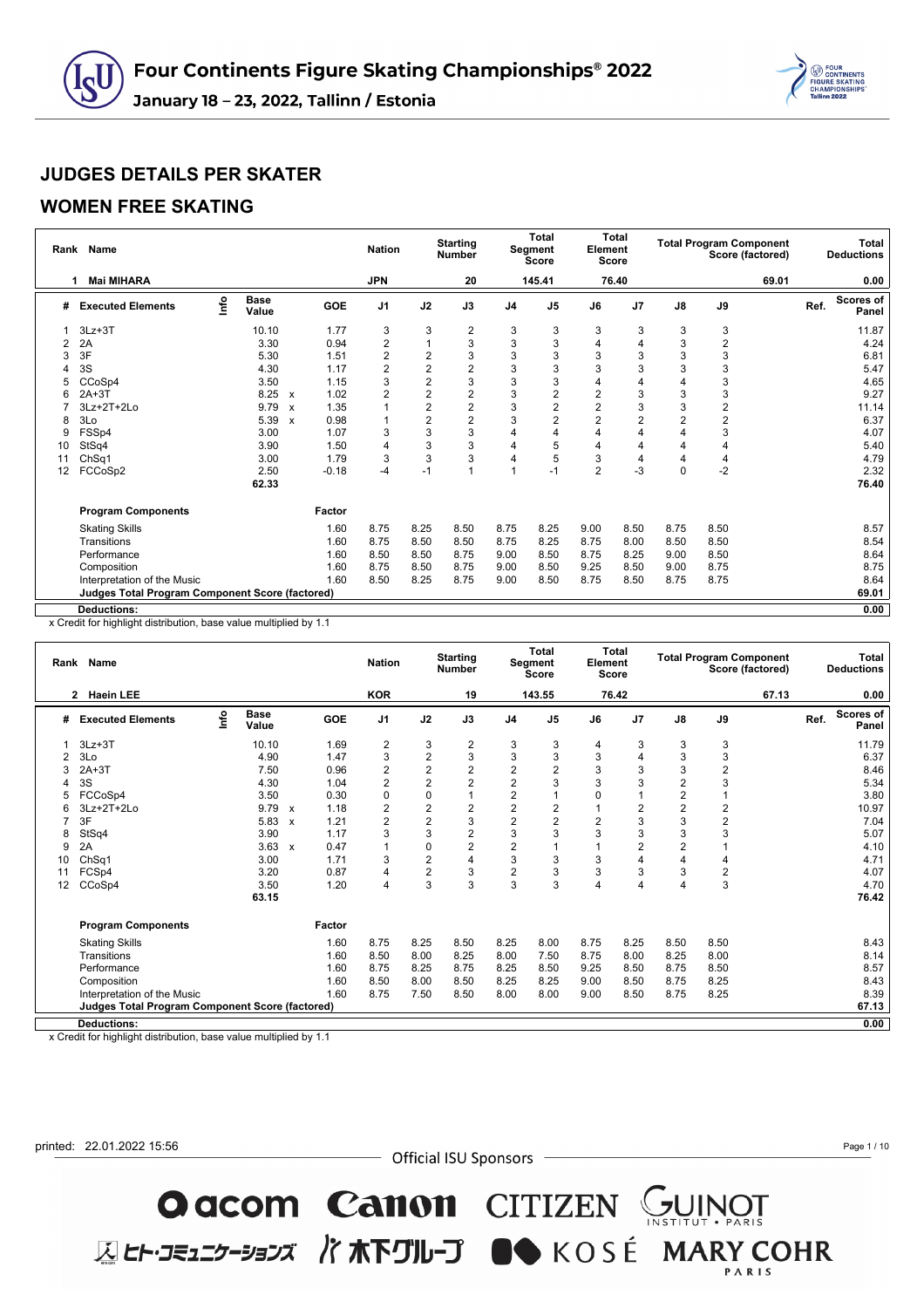

### **WOMEN FREE SKATING**

| Rank | Name                                                   |      |                      |              |        | <b>Nation</b>  |                | <b>Starting</b><br><b>Number</b> |                | <b>Total</b><br>Segment<br><b>Score</b> | Element        | <b>Total</b><br><b>Score</b> |                |                | <b>Total Program Component</b><br>Score (factored) |      | <b>Total</b><br><b>Deductions</b> |
|------|--------------------------------------------------------|------|----------------------|--------------|--------|----------------|----------------|----------------------------------|----------------|-----------------------------------------|----------------|------------------------------|----------------|----------------|----------------------------------------------------|------|-----------------------------------|
|      | <b>Rino MATSUIKE</b><br>3                              |      |                      |              |        | <b>JPN</b>     |                | 13                               |                | 142.05                                  |                | 76.57                        |                |                | 65.48                                              |      | 0.00                              |
| #    | <b>Executed Elements</b>                               | lnfo | <b>Base</b><br>Value |              | GOE    | J <sub>1</sub> | J2             | J3                               | J <sub>4</sub> | J <sub>5</sub>                          | J6             | J <sub>7</sub>               | $\mathsf{J}8$  | J9             |                                                    | Ref. | <b>Scores of</b><br>Panel         |
|      | 3Lz                                                    |      | 5.90                 |              | 1.77   | $\overline{2}$ | 3              | 3                                | 3              | 3                                       | 3              | 3                            | 3              | 3              |                                                    |      | 7.67                              |
| 2    | 3F!                                                    |      | 5.30                 |              | 0.68   | $\mathbf{1}$   |                | 0                                | $\overline{2}$ | $\overline{2}$                          |                |                              | $\overline{2}$ |                |                                                    |      | 5.98                              |
| 3    | 2A                                                     |      | 3.30                 |              | 0.94   | $\overline{2}$ | $\overline{2}$ | 3                                | 3              | 3                                       | 3              | 3                            | 3              | 3              |                                                    |      | 4.24                              |
| 4    | 2A                                                     |      | 3.30                 |              | 0.75   | $\overline{2}$ | $\overline{2}$ | $\overline{2}$                   | $\overline{2}$ | 4                                       | 3              | $\overline{2}$               | 3              | $\overline{2}$ |                                                    |      | 4.05                              |
| 5    | FCCoSp4                                                |      | 3.50                 |              | 0.90   | $\overline{2}$ | 3              | $\overline{2}$                   | $\overline{c}$ | 3                                       | 3              | 3                            | 3              | $\overline{2}$ |                                                    |      | 4.40                              |
| 6    | StSq4                                                  |      | 3.90                 |              | 1.28   | 3              | 3              | $\overline{2}$                   | 4              | 5                                       | 3              | 3                            | $\overline{4}$ | 3              |                                                    |      | 5.18                              |
|      | 3Lz+3T+2T                                              |      | 12.54                | $\mathbf{x}$ | 1.26   | $\mathbf{1}$   | $\overline{2}$ | $\overline{2}$                   | $\overline{2}$ | 3                                       |                | 3                            | 3              | 2              |                                                    |      | 13.80                             |
| 8    | $3S+3T$                                                |      | 9.35                 | $\mathbf{x}$ | 1.17   | 2              | $\overline{2}$ | 3                                | $\overline{2}$ | 4                                       | 3              | 3                            | 3              | 3              |                                                    |      | 10.52                             |
| 9    | $3Lo+2T$                                               |      | 6.82                 | $\mathbf{x}$ | 0.91   | $\overline{2}$ |                | $\overline{2}$                   | $\overline{2}$ | 3                                       |                |                              | 3              | 2              |                                                    |      | 7.73                              |
| 10   | Ch <sub>Sq1</sub>                                      |      | 3.00                 |              | 1.79   | $\overline{4}$ | 3              | 3                                | 4              | 5                                       | 3              | 3                            | $\overline{4}$ | $\overline{4}$ |                                                    |      | 4.79                              |
| 11   | CCoSp4                                                 |      | 3.50                 |              | 1.35   | 4              | 3              | $\overline{4}$                   | 4              | 4                                       |                | 3                            | 4              | 4              |                                                    |      | 4.85                              |
| 12   | LSp4                                                   |      | 2.70                 |              | 0.66   | $\overline{2}$ | $\overline{2}$ | 3                                | 3              | 3                                       | $\overline{2}$ |                              | 3              | $\overline{2}$ |                                                    |      | 3.36                              |
|      |                                                        |      | 63.11                |              |        |                |                |                                  |                |                                         |                |                              |                |                |                                                    |      | 76.57                             |
|      | <b>Program Components</b>                              |      |                      |              | Factor |                |                |                                  |                |                                         |                |                              |                |                |                                                    |      |                                   |
|      | <b>Skating Skills</b>                                  |      |                      |              | 1.60   | 7.50           | 7.75           | 7.75                             | 8.50           | 8.00                                    | 8.25           | 7.75                         | 8.50           | 8.25           |                                                    |      | 8.04                              |
|      | Transitions                                            |      |                      |              | 1.60   | 8.00           | 8.00           | 7.75                             | 8.50           | 8.25                                    | 8.25           | 7.50                         | 8.50           | 8.25           |                                                    |      | 8.14                              |
|      | Performance                                            |      |                      |              | 1.60   | 8.00           | 8.50           | 8.00                             | 8.25           | 8.75                                    | 8.50           | 7.75                         | 8.50           | 8.50           |                                                    |      | 8.32                              |
|      | Composition                                            |      |                      |              | 1.60   | 7.75           | 8.25           | 8.25                             | 8.25           | 8.50                                    | 8.25           | 7.75                         | 8.50           | 8.50           |                                                    |      | 8.25                              |
|      | Interpretation of the Music                            |      |                      |              | 1.60   | 8.00           | 8.00           | 8.00                             | 8.25           | 8.25                                    | 8.25           | 7.75                         | 8.75           | 8.50           |                                                    |      | 8.18                              |
|      | <b>Judges Total Program Component Score (factored)</b> |      |                      |              |        |                |                |                                  |                |                                         |                |                              |                |                |                                                    |      | 65.48                             |
|      | <b>Deductions:</b>                                     |      |                      |              |        |                |                |                                  |                |                                         |                |                              |                |                |                                                    |      | 0.00                              |

! Not clear edge x Credit for highlight distribution, base value multiplied by 1.1

|    | Rank Name                                              |      |                      |                           |            | <b>Nation</b>  |                | <b>Starting</b><br><b>Number</b> |                         | <b>Total</b><br><b>Segment</b><br><b>Score</b> | Element        | Total<br>Score |                |                         | <b>Total Program Component</b><br>Score (factored) |      | <b>Total</b><br><b>Deductions</b> |
|----|--------------------------------------------------------|------|----------------------|---------------------------|------------|----------------|----------------|----------------------------------|-------------------------|------------------------------------------------|----------------|----------------|----------------|-------------------------|----------------------------------------------------|------|-----------------------------------|
|    | 4 Yelim KIM                                            |      |                      |                           |            | <b>KOR</b>     |                | 18                               |                         | 140.98                                         |                | 74.06          |                |                         | 66.92                                              |      | 0.00                              |
| #  | <b>Executed Elements</b>                               | lnfo | <b>Base</b><br>Value |                           | <b>GOE</b> | J <sub>1</sub> | J2             | J3                               | J <sub>4</sub>          | J <sub>5</sub>                                 | J6             | J <sub>7</sub> | J8             | J9                      |                                                    | Ref. | Scores of<br>Panel                |
|    | $3Lz + 3T$                                             |      | 10.10                |                           | 2.02       | $\overline{2}$ | 3              | 3                                | 3                       | 4                                              | 3              | 4              | 4              | 4                       |                                                    |      | 12.12                             |
| 2  | $2A+3T$                                                |      | 7.50                 |                           | 1.08       | $\overline{2}$ | $\overline{2}$ | $\overline{2}$                   | $\overline{c}$          | 3                                              | 3              |                | 3              | 3                       |                                                    |      | 8.58                              |
|    | 3Lo                                                    |      | 4.90                 |                           | 0.84       |                |                | $\overline{2}$                   | $\overline{\mathbf{c}}$ |                                                | $\overline{2}$ | 3              | $\overline{2}$ | $\boldsymbol{2}$        |                                                    |      | 5.74                              |
|    | 3F                                                     |      | 5.30                 |                           | 1.29       |                | 2              | $\overline{c}$                   | $\overline{\mathbf{c}}$ | 3                                              | $\overline{2}$ | 3              | 3              | 3                       |                                                    |      | 6.59                              |
| 5  | FCSp4                                                  |      | 3.20                 |                           | 0.78       | $\overline{2}$ | $\overline{c}$ | $\overline{2}$                   | $\overline{2}$          | 3                                              | 3              | 3              | 3              | $\overline{2}$          |                                                    |      | 3.98                              |
| 6  | 3Lz                                                    |      | 6.49                 | $\boldsymbol{\mathsf{x}}$ | 1.85       | $\overline{2}$ | 3              | 3                                | 3                       |                                                | 3              |                | 3              | 3                       |                                                    |      | 8.34                              |
|    | 3S+2T+2Lo                                              |      | 8.03                 | $\boldsymbol{\mathsf{x}}$ | 0.31       | 0              | 0              | $\overline{2}$                   | 1                       | 0                                              | $\mathbf 0$    |                | 2              |                         |                                                    |      | 8.34                              |
| 8  | CCoSp4                                                 |      | 3.50                 |                           | 0.80       | $\overline{2}$ | $\overline{2}$ | $\overline{2}$                   | 2                       | $\overline{2}$                                 | 3              | 3              | 3              | $\overline{2}$          |                                                    |      | 4.30                              |
| 9  | ChSq1                                                  |      | 3.00                 |                           | 1.29       | $\overline{1}$ | $\overline{2}$ | 3                                | $\overline{c}$          | 3                                              | 3              |                | 3              | $\overline{c}$          |                                                    |      | 4.29                              |
| 10 | 2A                                                     |      | $3.63 \times$        |                           | 0.57       | 0              | $-1$           | $\overline{2}$                   | $\overline{2}$          |                                                | 3              | 3              | $\overline{2}$ | $\overline{2}$          |                                                    |      | 4.20                              |
| 11 | StSq3                                                  |      | 3.30                 |                           | 0.99       | $\overline{2}$ | 3              | 3                                | 3                       | 3                                              | 4              |                | 3              | $\overline{\mathbf{c}}$ |                                                    |      | 4.29                              |
| 12 | SSp4                                                   |      | 2.50                 |                           | 0.79       | 3              | 3              | $\overline{2}$                   | 3                       | 3                                              | $\overline{4}$ | 4              | 3              | 3                       |                                                    |      | 3.29                              |
|    |                                                        |      | 61.45                |                           |            |                |                |                                  |                         |                                                |                |                |                |                         |                                                    |      | 74.06                             |
|    | <b>Program Components</b>                              |      |                      |                           | Factor     |                |                |                                  |                         |                                                |                |                |                |                         |                                                    |      |                                   |
|    | <b>Skating Skills</b>                                  |      |                      |                           | 1.60       | 8.25           | 8.50           | 8.50                             | 8.00                    | 8.00                                           | 8.75           | 8.50           | 8.50           | 8.25                    |                                                    |      | 8.36                              |
|    | Transitions                                            |      |                      |                           | 1.60       | 8.00           | 8.50           | 8.50                             | 7.50                    | 7.50                                           | 8.75           | 8.25           | 8.00           | 7.75                    |                                                    |      | 8.07                              |
|    | Performance                                            |      |                      |                           | 1.60       | 8.00           | 8.25           | 8.75                             | 8.25                    | 8.25                                           | 9.25           | 8.75           | 8.75           | 8.25                    |                                                    |      | 8.46                              |
|    | Composition                                            |      |                      |                           | 1.60       | 8.50           | 8.50           | 8.75                             | 8.00                    | 8.00                                           | 8.75           | 8.75           | 8.50           | 8.00                    |                                                    |      | 8.43                              |
|    | Interpretation of the Music                            |      |                      |                           | 1.60       | 8.25           | 8.50           | 8.75                             | 8.50                    | 7.75                                           | 9.00           | 8.75           | 8.50           | 8.25                    |                                                    |      | 8.50                              |
|    | <b>Judges Total Program Component Score (factored)</b> |      |                      |                           |            |                |                |                                  |                         |                                                |                |                |                |                         |                                                    |      | 66.92                             |
|    | <b>Deductions:</b>                                     |      |                      |                           |            |                |                |                                  |                         |                                                |                |                |                |                         |                                                    |      | 0.00                              |

x Credit for highlight distribution, base value multiplied by 1.1

printed: 22.01.2022 15:56

- Official ISU Sponsors -

**O acom Canon** CITIZEN GUINOT<br>ELET-JE117-337 / TRETUL-J ON KOSÉ MARY COHR

Page 2 / 10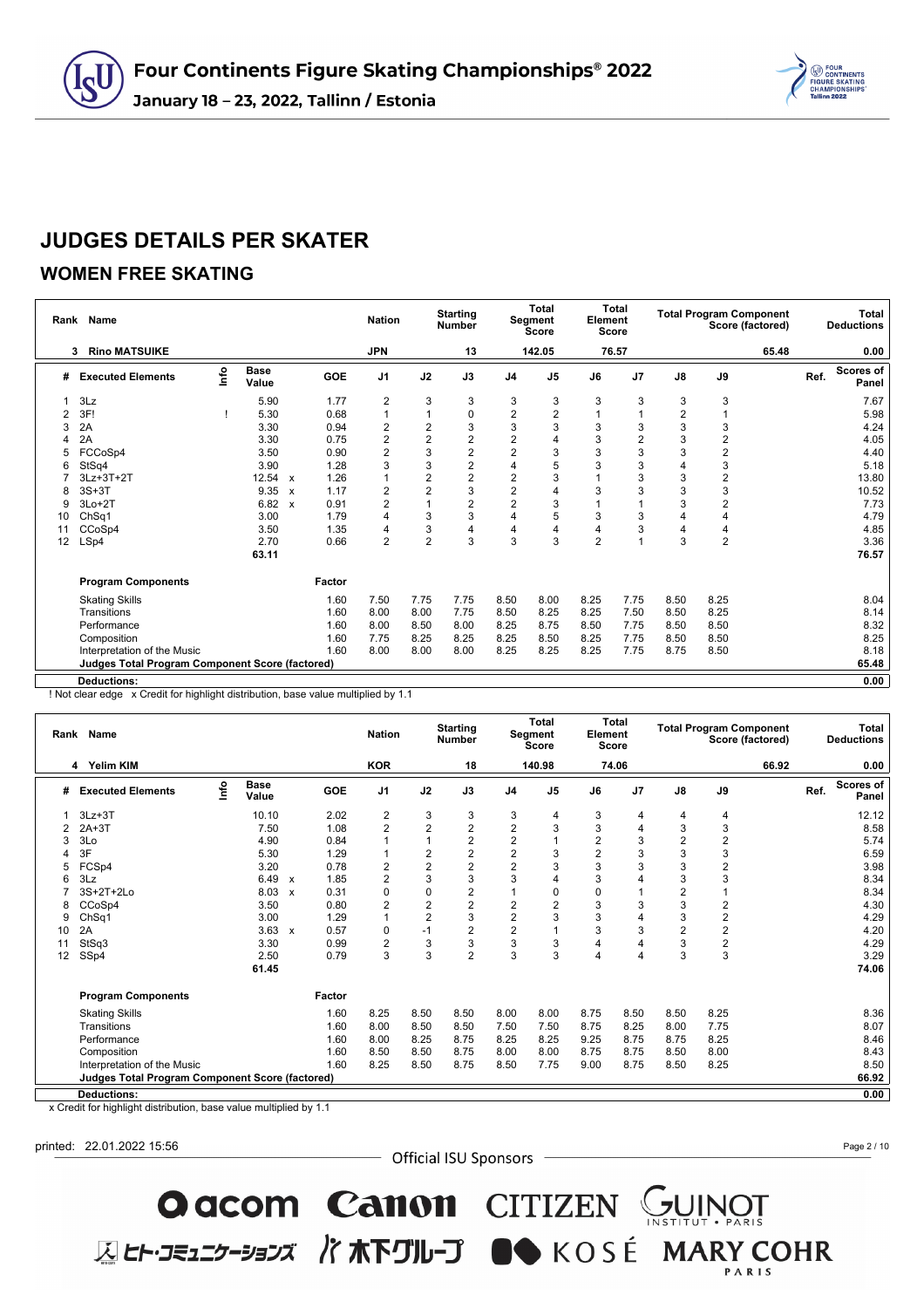

### **WOMEN FREE SKATING**

| Rank | Name                                                   |      |                      |              |        | <b>Nation</b>  |                | <b>Starting</b><br><b>Number</b> |                | <b>Total</b><br>Segment<br><b>Score</b> | Element        | <b>Total</b><br><b>Score</b> |                |                | <b>Total Program Component</b><br>Score (factored) |      | <b>Total</b><br><b>Deductions</b> |
|------|--------------------------------------------------------|------|----------------------|--------------|--------|----------------|----------------|----------------------------------|----------------|-----------------------------------------|----------------|------------------------------|----------------|----------------|----------------------------------------------------|------|-----------------------------------|
|      | 5 Audrey SHIN                                          |      |                      |              |        | <b>USA</b>     |                | 16                               |                | 136.66                                  |                | 72.32                        |                |                | 64.34                                              |      | 0.00                              |
| #    | <b>Executed Elements</b>                               | lnfo | <b>Base</b><br>Value |              | GOE    | J <sub>1</sub> | J2             | J3                               | J <sub>4</sub> | J <sub>5</sub>                          | J6             | J <sub>7</sub>               | $\mathsf{J}8$  | J9             |                                                    | Ref. | <b>Scores of</b><br>Panel         |
|      | 3Lz                                                    |      | 5.90                 |              | 1.35   | 3              | $\overline{2}$ | 3                                | 2              | $\overline{2}$                          | 2              | 2                            | 3              | $\overline{2}$ |                                                    |      | 7.25                              |
| 2    | $3T+3T$                                                |      | 8.40                 |              | 0.84   | $\overline{2}$ | $\overline{2}$ | $\overline{2}$                   | $\overline{c}$ | $\overline{2}$                          | $\overline{2}$ |                              | $\overline{2}$ | $\overline{2}$ |                                                    |      | 9.24                              |
| 3    | 3S                                                     |      | 4.30                 |              | 1.11   | 3              |                | 3                                | $\overline{c}$ | $\overline{2}$                          | 3              | 3                            | 3              | 2              |                                                    |      | 5.41                              |
| 4    | 2A                                                     |      | 3.30                 |              | 0.61   | $\overline{2}$ |                | $\overline{2}$                   | $\overline{2}$ |                                         | $\overline{2}$ | $\overline{2}$               | $\overline{2}$ | $\overline{2}$ |                                                    |      | 3.91                              |
| 5    | FCSp4                                                  |      | 3.20                 |              | 0.96   | $\overline{4}$ | 3              | 3                                | 3              | $\overline{2}$                          | 3              | 3                            | 3              | 3              |                                                    |      | 4.16                              |
| 6    | Ch <sub>Sq1</sub>                                      |      | 3.00                 |              | 1.50   | 3              | 3              | $\overline{2}$                   | 3              | 4                                       | $\overline{2}$ | 3                            | $\overline{4}$ | 3              |                                                    |      | 4.50                              |
|      | $3Lz + 2T$                                             |      | 7.92                 | $\mathbf{x}$ | 0.93   | $\overline{2}$ |                | $\overline{2}$                   | $\overline{2}$ |                                         |                | $\overline{2}$               | $\overline{2}$ |                |                                                    |      | 8.85                              |
| 8    | 3F+2T+2Lo                                              |      | 9.13                 | $\mathbf{x}$ | 0.76   | 1              |                | $\overline{2}$                   | 2              |                                         |                |                              | 3              | $\overline{2}$ |                                                    |      | 9.89                              |
| 9    | 3Lo                                                    |      | 5.39                 | $\mathbf{x}$ | 0.77   | 1              | $\Omega$       | $\overline{2}$                   | $\overline{c}$ | $\overline{2}$                          | $\overline{2}$ |                              | $\overline{c}$ |                |                                                    |      | 6.16                              |
| 10   | CCoSp4                                                 |      | 3.50                 |              | 0.95   | 3              | $\overline{2}$ | 3                                | 3              | $\overline{2}$                          | 3              | 2                            | 3              | 3              |                                                    |      | 4.45                              |
| 11   | StSq4                                                  |      | 3.90                 |              | 1.28   | 4              | 3              | 3                                | 4              | 4                                       | 3              | 3                            | 3              | 3              |                                                    |      | 5.18                              |
| 12   | LSp4                                                   |      | 2.70                 |              | 0.62   | 3              | $\overline{2}$ | $\overline{2}$                   | $\overline{2}$ | $\overline{2}$                          |                | 2                            | 3              | 3              |                                                    |      | 3.32                              |
|      |                                                        |      | 60.64                |              |        |                |                |                                  |                |                                         |                |                              |                |                |                                                    |      | 72.32                             |
|      | <b>Program Components</b>                              |      |                      |              | Factor |                |                |                                  |                |                                         |                |                              |                |                |                                                    |      |                                   |
|      | <b>Skating Skills</b>                                  |      |                      |              | 1.60   | 8.25           | 7.25           | 8.25                             | 7.75           | 7.50                                    | 7.75           | 7.75                         | 8.00           | 8.00           |                                                    |      | 7.86                              |
|      | Transitions                                            |      |                      |              | 1.60   | 8.25           | 7.50           | 8.25                             | 7.75           | 7.50                                    | 7.50           | 7.75                         | 8.00           | 8.00           |                                                    |      | 7.82                              |
|      | Performance                                            |      |                      |              | 1.60   | 8.50           | 7.25           | 8.50                             | 8.25           | 8.25                                    | 8.00           | 8.00                         | 8.25           | 8.25           |                                                    |      | 8.21                              |
|      | Composition                                            |      |                      |              | 1.60   | 8.50           | 7.75           | 8.25                             | 8.50           | 8.00                                    | 7.75           | 8.00                         | 8.50           | 8.00           |                                                    |      | 8.14                              |
|      | Interpretation of the Music                            |      |                      |              | 1.60   | 8.50           | 7.50           | 8.50                             | 8.25           | 8.00                                    | 7.75           | 8.00                         | 8.50           | 8.25           |                                                    |      | 8.18                              |
|      | <b>Judges Total Program Component Score (factored)</b> |      |                      |              |        |                |                |                                  |                |                                         |                |                              |                |                |                                                    |      | 64.34                             |
|      | <b>Deductions:</b>                                     |      |                      |              |        |                |                |                                  |                |                                         |                |                              |                |                |                                                    |      | 0.00                              |

x Credit for highlight distribution, base value multiplied by 1.1

|    | Rank Name                                              |      |                      |                           |            | <b>Nation</b>  |                | <b>Starting</b><br><b>Number</b> |                | <b>Total</b><br>Segment<br><b>Score</b> | Element        | <b>Total</b><br>Score |                         |                         | <b>Total Program Component</b><br>Score (factored) |      | <b>Total</b><br><b>Deductions</b> |
|----|--------------------------------------------------------|------|----------------------|---------------------------|------------|----------------|----------------|----------------------------------|----------------|-----------------------------------------|----------------|-----------------------|-------------------------|-------------------------|----------------------------------------------------|------|-----------------------------------|
|    | Yuhana YOKOI<br>6                                      |      |                      |                           |            | <b>JPN</b>     |                | 9                                |                | 131.41                                  |                | 69.89                 |                         |                         | 61.52                                              |      | 0.00                              |
| #  | <b>Executed Elements</b>                               | lnfo | <b>Base</b><br>Value |                           | <b>GOE</b> | J <sub>1</sub> | J2             | J3                               | J <sub>4</sub> | J <sub>5</sub>                          | J6             | J <sub>7</sub>        | $\mathsf{J}8$           | J9                      |                                                    | Ref. | Scores of<br>Panel                |
|    | 2A                                                     |      | 3.30                 |                           | 1.18       | 3              | 4              | 3                                | 3              | 4                                       | 5              | 4                     | 3                       | 4                       |                                                    |      | 4.48                              |
| 2  | 3F                                                     |      | 5.30                 |                           | 1.06       | 1              | $\overline{c}$ | $\overline{2}$                   | 3              | 3                                       |                | $\overline{2}$        | $\overline{2}$          | $\overline{2}$          |                                                    |      | 6.36                              |
| 3  | 3Lo                                                    |      | 4.90                 |                           | 1.05       | $\overline{2}$ | $\overline{2}$ | $\overline{2}$                   | $\overline{2}$ | $\overline{2}$                          |                | $\overline{2}$        | 3                       | 3                       |                                                    |      | 5.95                              |
|    | FSSp4                                                  |      | 3.00                 |                           | 0.43       |                |                | $\overline{2}$                   | $\overline{2}$ |                                         |                | $\overline{2}$        | $\overline{2}$          |                         |                                                    |      | 3.43                              |
|    | FCCoSp4                                                |      | 3.50                 |                           | 0.50       |                |                | $\overline{2}$                   | 1              | 2                                       | $\overline{2}$ |                       | $\overline{2}$          |                         |                                                    |      | 4.00                              |
| 6  | 2A                                                     |      | 3.30                 |                           | 0.99       | 3              | 3              | 3                                | 3              | 3                                       | $\overline{4}$ | 3                     | 3                       | 3                       |                                                    |      | 4.29                              |
|    | $3Lz + 3T$                                             |      | 11.11                | $\mathbf{x}$              | 1.52       | 1              | 3              | $\overline{2}$                   |                | 3                                       | 3              | 3                     | 3                       | 3                       |                                                    |      | 12.63                             |
| 8  | CCoSp4                                                 |      | 3.50                 |                           | 0.35       | $\mathbf 0$    | $\Omega$       | $\overline{2}$                   |                |                                         |                |                       |                         | $\overline{\mathbf{c}}$ |                                                    |      | 3.85                              |
| 9  | $3Lz + 2T$                                             |      | 7.92                 | $\mathbf{x}$              | 1.35       | 1              | $\overline{2}$ | 3                                | 2              | 3                                       | 3              | $\overline{c}$        | $\overline{\mathbf{c}}$ | $\overline{\mathbf{c}}$ |                                                    |      | 9.27                              |
| 10 | $3S+2T$                                                |      | 6.16                 | $\boldsymbol{\mathsf{x}}$ | 0.61       | 0              |                | $\overline{2}$                   | 1              | 0                                       | $\overline{2}$ | $\overline{2}$        | $\overline{2}$          | $\overline{\mathbf{c}}$ |                                                    |      | 6.77                              |
| 11 | ChSq1                                                  |      | 3.00                 |                           | 1.71       | 4              | 3              | 4                                | 3              | 4                                       | 3              | 3                     | 4                       | 3                       |                                                    |      | 4.71                              |
| 12 | StSq3                                                  |      | 3.30                 |                           | 0.85       | 3              | $\overline{2}$ | 3                                | $\overline{2}$ | 3                                       | 3              | 3                     | $\overline{2}$          | $\overline{2}$          |                                                    |      | 4.15                              |
|    |                                                        |      | 58.29                |                           |            |                |                |                                  |                |                                         |                |                       |                         |                         |                                                    |      | 69.89                             |
|    | <b>Program Components</b>                              |      |                      |                           | Factor     |                |                |                                  |                |                                         |                |                       |                         |                         |                                                    |      |                                   |
|    | <b>Skating Skills</b>                                  |      |                      |                           | 1.60       | 7.25           | 7.75           | 7.50                             | 7.75           | 7.50                                    | 8.25           | 7.75                  | 7.50                    | 7.50                    |                                                    |      | 7.61                              |
|    | Transitions                                            |      |                      |                           | 1.60       | 6.50           | 7.25           | 7.75                             | 7.75           | 7.50                                    | 7.00           | 7.50                  | 7.00                    | 7.50                    |                                                    |      | 7.36                              |
|    | Performance                                            |      |                      |                           | 1.60       | 7.50           | 8.00           | 7.75                             | 8.25           | 8.00                                    | 8.75           | 7.75                  | 8.00                    | 7.75                    |                                                    |      | 7.93                              |
|    | Composition                                            |      |                      |                           | 1.60       | 7.25           | 7.50           | 7.50                             | 7.75           | 7.75                                    | 8.25           | 7.75                  | 7.75                    | 7.75                    |                                                    |      | 7.68                              |
|    | Interpretation of the Music                            |      |                      |                           | 1.60       | 8.00           | 7.50           | 7.75                             | 8.25           | 8.00                                    | 8.50           | 7.75                  | 7.75                    | 7.50                    |                                                    |      | 7.86                              |
|    | <b>Judges Total Program Component Score (factored)</b> |      |                      |                           |            |                |                |                                  |                |                                         |                |                       |                         |                         |                                                    |      | 61.52                             |
|    | <b>Deductions:</b>                                     |      |                      |                           |            |                |                |                                  |                |                                         |                |                       |                         |                         |                                                    |      | 0.00                              |

x Credit for highlight distribution, base value multiplied by 1.1

printed: 22.01.2022 15:56

- Official ISU Sponsors -

**O acom Canon** CITIZEN GUINOT<br>ELET-JE117-337 / TRETUL-J ON KOSÉ MARY COHR

Page 3 / 10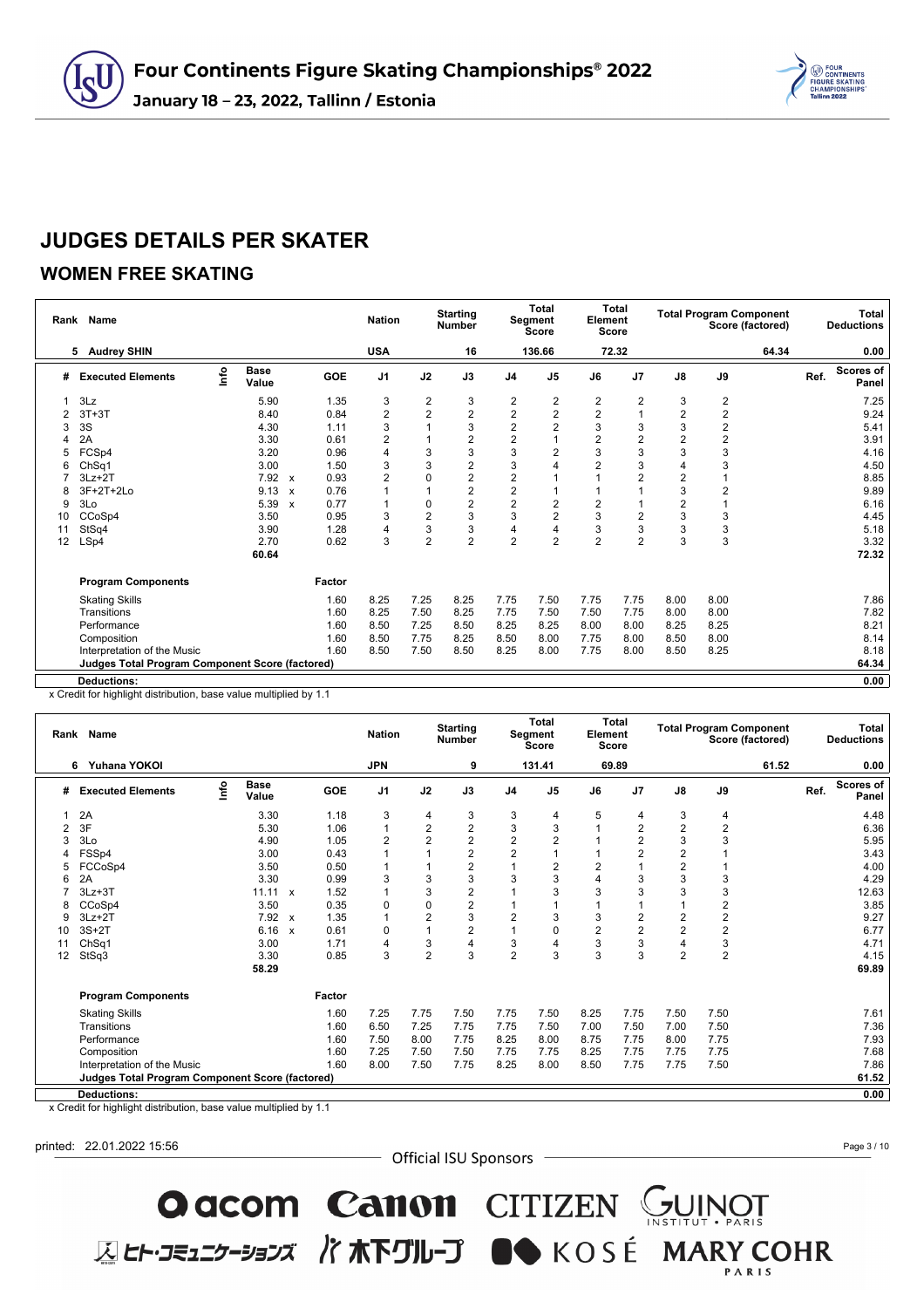

### **WOMEN FREE SKATING**

|    | Rank Name                                              |         |                      |                           |                | <b>Nation</b>  |                | <b>Starting</b><br><b>Number</b> |                | <b>Total</b><br>Segment<br><b>Score</b> | Element<br><b>Score</b> | <b>Total</b>   |                |                         | <b>Total Program Component</b><br>Score (factored) |      | Total<br><b>Deductions</b> |
|----|--------------------------------------------------------|---------|----------------------|---------------------------|----------------|----------------|----------------|----------------------------------|----------------|-----------------------------------------|-------------------------|----------------|----------------|-------------------------|----------------------------------------------------|------|----------------------------|
|    | Young YOU<br>7                                         |         |                      |                           |                | <b>KOR</b>     |                | 17                               |                | 130.70                                  |                         | 67.80          |                |                         | 64.90                                              |      | $-2.00$                    |
| #  | <b>Executed Elements</b>                               | lnfo    | <b>Base</b><br>Value |                           | <b>GOE</b>     | J <sub>1</sub> | J2             | J3                               | J <sub>4</sub> | J <sub>5</sub>                          | J6                      | J <sub>7</sub> | $\mathsf{J}8$  | $\mathsf{J9}$           |                                                    | Ref. | <b>Scores of</b><br>Panel  |
|    | 3A<<                                                   | <<      | 3.30                 |                           | $-1.65$        | $-5$           | $-5$           | -5                               | -5             | -5                                      | -5                      | -5             | -5             | $-5$                    |                                                    |      | 1.65                       |
|    | $3Lz + 3T$                                             |         | 10.10                |                           | 1.60           | 3              | 3              | $\overline{c}$                   | $\overline{2}$ | 3                                       | 3                       | 4              | 3              | $\overline{2}$          |                                                    |      | 11.70                      |
| 3  | 3Lo                                                    |         | 4.90                 |                           | 1.19           | $\overline{2}$ | $\overline{2}$ | $\overline{2}$                   | $\overline{2}$ | $\overline{2}$                          | 3                       | 4              | 3              | 3                       |                                                    |      | 6.09                       |
|    | 2A                                                     |         | 3.30                 |                           | 0.85           | $\overline{2}$ | $\overline{2}$ | $\overline{2}$                   | $\overline{2}$ | 3                                       | 3                       | 3              | 3              | 3                       |                                                    |      | 4.15                       |
| 5  | StSq3                                                  |         | 3.30                 |                           | 0.85           | $\overline{2}$ | 3              |                                  | 3              | $\overline{2}$                          | 3                       | 3              | 3              | $\overline{\mathbf{c}}$ |                                                    |      | 4.15                       |
| 6  | 3Lz+1Eu+3S                                             |         | $11.77 \times$       |                           | 1.77           | $\overline{2}$ | 3              | $\overline{c}$                   | 3              | 4                                       | 3                       | 3              | 4              | 3                       |                                                    |      | 13.54                      |
|    | LSp4                                                   |         | 2.70                 |                           | 0.77           | 3              | $\overline{2}$ | 3                                | 3              | 3                                       | 3                       | 3              | 3              | $\overline{\mathbf{c}}$ |                                                    |      | 3.47                       |
| 8  | $1A+3T2$                                               | $\prec$ | 4.91                 | $\mathbf{x}$              | $-1.68$        | $-5$           | $-5$           | $-5$                             | $-5$           | $-5$                                    | -5                      | $-5$           | -5             | $-5$                    |                                                    |      | 3.23                       |
| 9  | 3F                                                     |         | 5.83                 | $\boldsymbol{\mathsf{x}}$ | 1.29           | $\mathbf 0$    | $\overline{2}$ | $\overline{2}$                   | $\overline{2}$ | 3                                       | 3                       | 3              | $\overline{2}$ | 3                       |                                                    |      | 7.12                       |
| 10 | FCCoSp4                                                |         | 3.50                 |                           | 0.75           | $\mathbf 0$    | $\overline{2}$ | $\overline{2}$                   | $\overline{2}$ | $\overline{2}$                          | $\overline{2}$          | 3              | 3              | $\overline{c}$          |                                                    |      | 4.25                       |
| 11 | Ch <sub>Sq1</sub>                                      |         | 3.00                 |                           | 1.64           |                | 3              | 3                                | 4              | $\overline{4}$                          | 3                       | 4              | 3              | 3                       |                                                    |      | 4.64                       |
| 12 | CCoSp3                                                 |         | 3.00                 |                           | 0.81           | $\overline{2}$ |                | 3                                | 3              | 3                                       | 3                       | 3              | 3              | $\overline{2}$          |                                                    |      | 3.81                       |
|    |                                                        |         | 59.61                |                           |                |                |                |                                  |                |                                         |                         |                |                |                         |                                                    |      | 67.80                      |
|    | <b>Program Components</b>                              |         |                      |                           | Factor         |                |                |                                  |                |                                         |                         |                |                |                         |                                                    |      |                            |
|    | <b>Skating Skills</b>                                  |         |                      |                           | 1.60           | 8.50           | 8.25           | 7.75                             | 7.75           | 7.75                                    | 8.50                    | 8.75           | 8.50           | 8.25                    |                                                    |      | 8.21                       |
|    | Transitions                                            |         |                      |                           | 1.60           | 8.00           | 8.00           | 7.75                             | 7.75           | 7.50                                    | 8.00                    | 8.50           | 8.25           | 7.50                    |                                                    |      | 7.89                       |
|    | Performance                                            |         |                      |                           | 1.60           | 8.50           | 7.75           | 8.00                             | 7.50           | 8.00                                    | 8.00                    | 8.25           | 8.50           | 7.75                    |                                                    |      | 8.04                       |
|    | Composition                                            |         |                      |                           | 1.60           | 8.25           | 8.25           | 8.50                             | 8.00           | 7.75                                    | 8.50                    | 8.75           | 8.75           | 7.75                    |                                                    |      | 8.29                       |
|    | Interpretation of the Music                            |         |                      |                           | 1.60           | 8.50           | 7.75           | 8.50                             | 7.75           | 7.50                                    | 8.25                    | 8.50           | 8.75           | 7.75                    |                                                    |      | 8.14                       |
|    | <b>Judges Total Program Component Score (factored)</b> |         |                      |                           |                |                |                |                                  |                |                                         |                         |                |                |                         |                                                    |      | 64.90                      |
|    | Falls<br><b>Deductions:</b>                            |         |                      |                           | $-2.00$<br>(2) |                |                |                                  |                |                                         |                         |                |                |                         |                                                    |      | $-2.00$                    |

<< Downgraded jump x Credit for highlight distribution, base value multiplied by 1.1 < Under-rotated jump

|        | Rank Name                                                          |      |                                                              |                           |                | <b>Nation</b>  |                | <b>Starting</b><br><b>Number</b> |                | <b>Total</b><br>Segment<br><b>Score</b> | Element        | <b>Total</b><br><b>Score</b> |                |      | <b>Total Program Component</b><br>Score (factored) |      | <b>Total</b><br><b>Deductions</b> |
|--------|--------------------------------------------------------------------|------|--------------------------------------------------------------|---------------------------|----------------|----------------|----------------|----------------------------------|----------------|-----------------------------------------|----------------|------------------------------|----------------|------|----------------------------------------------------|------|-----------------------------------|
|        | Gabriella IZZO<br>8                                                |      |                                                              |                           |                | <b>USA</b>     |                | 14                               |                | 116.87                                  |                | 58.44                        |                |      | 59.43                                              |      | $-1.00$                           |
| #      | <b>Executed Elements</b>                                           | info | <b>Base</b><br>Value                                         |                           | <b>GOE</b>     | J <sub>1</sub> | J2             | J3                               | J <sub>4</sub> | J <sub>5</sub>                          | J6             | J <sub>7</sub>               | J8             | J9   |                                                    | Ref. | Scores of<br>Panel                |
|        | $2A+3T$                                                            |      | 7.50                                                         |                           | 0.96           | 2              | 2              | 3                                |                | 2                                       | 3              | 2                            | 3              | 2    |                                                    |      | 8.46                              |
|        | 3F+2T+2Lo                                                          |      | 8.30                                                         |                           | 0.38           | 0              | 0              | 1                                |                |                                         | $\Omega$       |                              | $\overline{2}$ |      |                                                    |      | 8.68                              |
|        | $3Lz + 2T$                                                         |      | 7.20                                                         |                           | 0.59           | 0              | $\mathbf 0$    |                                  |                |                                         |                | 2                            |                | 2    |                                                    |      | 7.79                              |
|        | 3Lo                                                                |      | 4.90                                                         |                           | $-2.45$        | $-5$           | $-5$           | $-5$                             | -5             | -5                                      | -5             | $-5$                         | $-5$           | $-5$ |                                                    |      | 2.45                              |
|        | CCoSp4                                                             |      | 3.50                                                         |                           | 0.80           | $\overline{2}$ | 1              | $\overline{2}$                   | $\overline{2}$ | 3                                       | $\overline{2}$ | $\overline{2}$               | 3              | 3    |                                                    |      | 4.30                              |
| 6      | StSq3                                                              |      | 3.30                                                         |                           | 0.61           | $\overline{2}$ | $\overline{2}$ | $\overline{2}$                   |                | $\overline{2}$                          | $\overline{2}$ | $\overline{2}$               | 3              |      |                                                    |      | 3.91                              |
|        | $1\mathsf{L}z$                                                     |      | 0.66                                                         | $\mathsf{x}$              | $-0.01$        | $-1$           | $-1$           | $\mathbf 0$                      | $\Omega$       |                                         | $\Omega$       | 0                            | $\mathbf 0$    | 0    |                                                    |      | 0.65                              |
| 8      | 3F                                                                 |      | 5.83                                                         | $\boldsymbol{\mathsf{x}}$ | $-0.15$        | 0              | $-2$           | $-1$                             | $\Omega$       | 0                                       | $\Omega$       | 0                            | $-1$           | 0    |                                                    |      | 5.68                              |
| 9      | 2A                                                                 |      | 3.63                                                         | $\mathsf{x}$              | 0.52           | $\overline{2}$ | 0              | $\overline{2}$                   |                |                                         |                | $\overline{2}$               | $\overline{2}$ | 3    |                                                    |      | 4.15                              |
| 10     | ChSq1                                                              |      | 3.00                                                         |                           | 1.29           | $\overline{2}$ | $\overline{2}$ | 3                                | $\overline{2}$ | 3                                       | 3              | 3                            | $\overline{4}$ | 2    |                                                    |      | 4.29                              |
| 11     | FCCoSp4                                                            |      | 3.50                                                         |                           | 0.95           | 3              | $\overline{2}$ | 3                                | $\overline{2}$ | 3                                       | 3              | 3                            | 3              | 2    |                                                    |      | 4.45                              |
| 12     | LSp4                                                               |      | 2.70                                                         |                           | 0.93           | 4              | 3              | $\overline{4}$                   | 3              | $\overline{4}$                          | 4              | 3                            | $\overline{2}$ | 3    |                                                    |      | 3.63                              |
|        |                                                                    |      | 54.02                                                        |                           |                |                |                |                                  |                |                                         |                |                              |                |      |                                                    |      | 58.44                             |
|        | <b>Program Components</b>                                          |      |                                                              |                           | Factor         |                |                |                                  |                |                                         |                |                              |                |      |                                                    |      |                                   |
|        | <b>Skating Skills</b>                                              |      |                                                              |                           | 1.60           | 7.50           | 7.25           | 8.00                             | 6.75           | 7.00                                    | 7.50           | 7.25                         | 8.00           | 7.25 |                                                    |      | 7.39                              |
|        | Transitions                                                        |      |                                                              |                           | 1.60           | 7.50           | 7.25           | 8.00                             | 7.00           | 6.75                                    | 7.00           | 7.25                         | 7.50           | 7.00 |                                                    |      | 7.21                              |
|        | Performance                                                        |      |                                                              |                           | 1.60           | 7.50           | 7.50           | 8.25                             | 7.25           | 7.50                                    | 7.00           | 7.25                         | 7.75           | 7.25 |                                                    |      | 7.43                              |
|        | Composition                                                        |      |                                                              |                           | 1.60           | 7.75           | 7.50           | 8.00                             | 7.00           | 7.25                                    | 7.25           | 7.50                         | 8.25           | 7.25 |                                                    |      | 7.50                              |
|        | Interpretation of the Music                                        |      |                                                              |                           | 1.60           | 8.00           | 7.50           | 8.25                             | 7.25           | 7.25                                    | 7.50           | 7.50                         | 8.25           | 7.25 |                                                    |      | 7.61                              |
|        | <b>Judges Total Program Component Score (factored)</b>             |      |                                                              |                           |                |                |                |                                  |                |                                         |                |                              |                |      |                                                    |      | 59.43                             |
|        | <b>Deductions:</b><br>Falls                                        |      |                                                              |                           | $-1.00$<br>(1) |                |                |                                  |                |                                         |                |                              |                |      |                                                    |      | $-1.00$                           |
| $\sim$ | although the following the change of the method and the control of |      | and a complete a consistant of the state of the first of the |                           |                |                |                |                                  |                |                                         |                |                              |                |      |                                                    |      |                                   |

x Credit for highlight distribution, base value multiplied by 1.1

printed: 22.01.2022 15:56

- Official ISU Sponsors -

O acom Canon CITIZEN SUINOT

**区ヒト・コミュニケーションズ バホ下グループ ■◆** KOSÉ MARY COHR

Page 4 / 10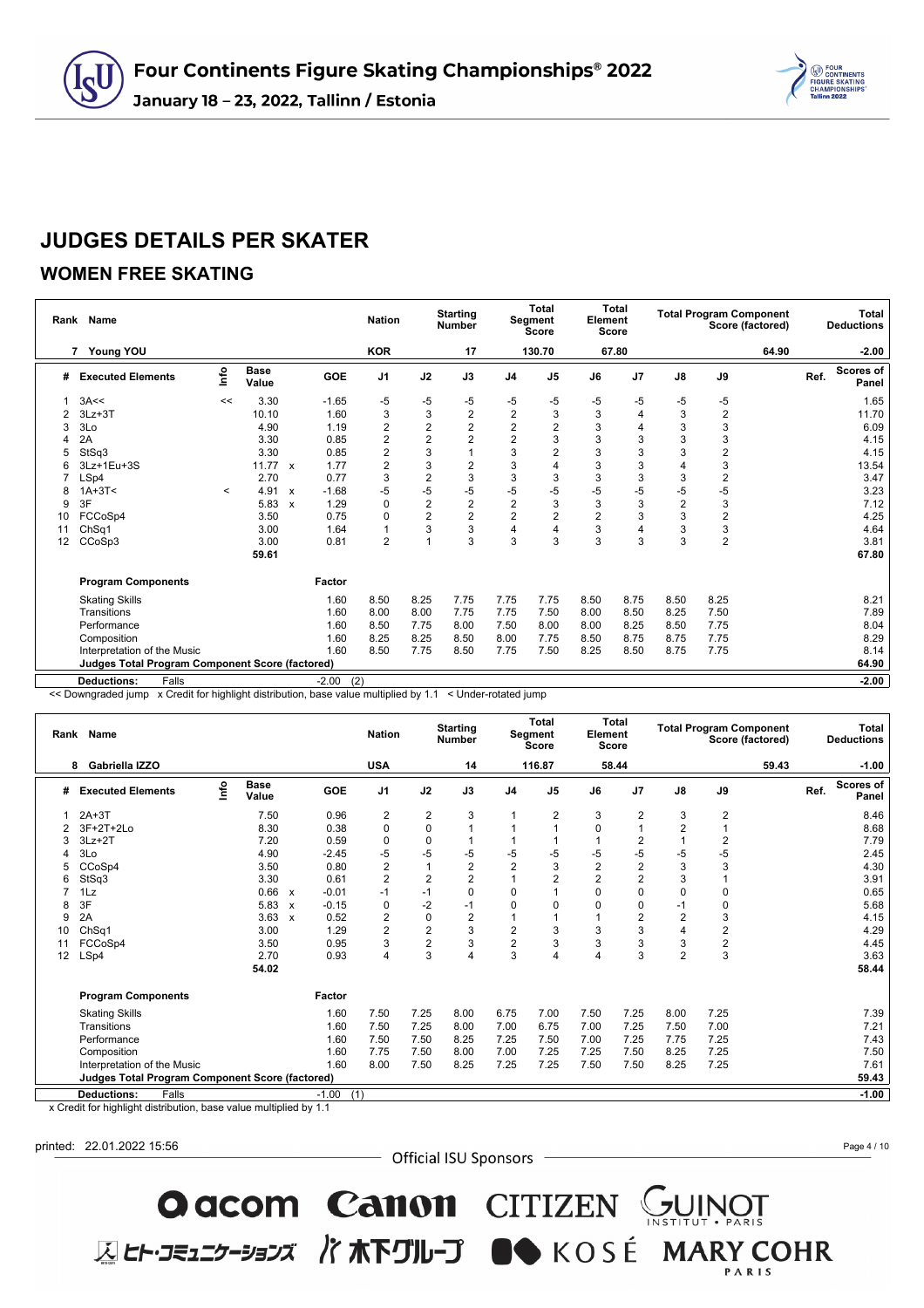

### **WOMEN FREE SKATING**

| Rank | Name                                                   |         |                      |                           |                | <b>Nation</b>  |             | <b>Starting</b><br><b>Number</b> |                | <b>Total</b><br>Segment<br><b>Score</b> | Element        | <b>Total</b><br><b>Score</b> |                |                | <b>Total Program Component</b><br>Score (factored) |      | <b>Total</b><br><b>Deductions</b> |
|------|--------------------------------------------------------|---------|----------------------|---------------------------|----------------|----------------|-------------|----------------------------------|----------------|-----------------------------------------|----------------|------------------------------|----------------|----------------|----------------------------------------------------|------|-----------------------------------|
|      | <b>Gabrielle DALEMAN</b><br>9                          |         |                      |                           |                | CAN            |             | 12                               |                | 113.97                                  |                | 56.15                        |                |                | 58.82                                              |      | $-1.00$                           |
| #    | <b>Executed Elements</b>                               | lnfo    | <b>Base</b><br>Value |                           | GOE            | J <sub>1</sub> | J2          | J3                               | J <sub>4</sub> | J <sub>5</sub>                          | J6             | J <sub>7</sub>               | $\mathsf{J}8$  | J9             |                                                    | Ref. | <b>Scores of</b><br>Panel         |
|      | $3T+2T$                                                |         | 5.50                 |                           | $-0.18$        | -1             | 0           | $-1$                             | $-1$           | 2                                       | -1             |                              | 0              | $-2$           |                                                    |      | 5.32                              |
| 2    | 3F                                                     |         | 5.30                 |                           | 0.30           | $\mathbf 0$    | $\mathbf 0$ | $\mathbf{1}$                     |                | 0                                       | 0              |                              | $\overline{2}$ |                |                                                    |      | 5.60                              |
| 3    | 3Lz                                                    |         | 5.90                 |                           | $-2.95$        | $-5$           | $-4$        | $-5$                             | -5             | -5                                      | -5             | $-5$                         | $-5$           | $-5$           |                                                    |      | 2.95                              |
|      | 3T                                                     |         | 4.20                 |                           | 0.36           | $\mathbf 0$    | $\Omega$    | 1                                |                | $\overline{2}$                          | $\overline{2}$ | 0                            | $\overline{1}$ |                |                                                    |      | 4.56                              |
| 5    | FCSp3                                                  |         | 2.80                 |                           | 0.52           | $\overline{2}$ | 3           | $\overline{c}$                   | 2              |                                         | $\overline{2}$ |                              | $\overline{2}$ | $\overline{2}$ |                                                    |      | 3.32                              |
| 6    | StSq3                                                  |         | 3.30                 |                           | 0.90           | 3              | 3           | $\overline{c}$                   | 3              | $\overline{2}$                          | 3              | 2                            | $\overline{4}$ | 3              |                                                    |      | 4.20                              |
|      | 3Log                                                   | q       | 5.39                 | $\boldsymbol{\mathsf{x}}$ | $-0.63$        | $-1$           | $-2$        | $\mathbf 0$                      | $-1$           | $-2$                                    | $-1$           | $-2$                         | $-1$           | $-1$           |                                                    |      | 4.76                              |
| 8    | $3Lzq+2T$                                              | q       | 7.92                 | $\mathbf{x}$              | $-1.43$        | $-1$           | $-3$        | $-2$                             | $-3$           | $-2$                                    | $-2$           | $-2$                         | $-3$           | $-3$           |                                                    |      | 6.49                              |
| 9    | 3S+2A<+SEQ                                             | $\,<\,$ | 6.10                 | $\boldsymbol{\mathsf{x}}$ | $-0.74$        | $-1$           | $-2$        | $-2$                             | $-1$           | $-1$                                    | $-3$           | $-2$                         | $-2$           | $-2$           |                                                    |      | 5.36                              |
| 10   | FCCoSp4                                                |         | 3.50                 |                           | 0.70           | $\overline{2}$ | 1           | 3                                | $\overline{2}$ |                                         | $\overline{2}$ | $\overline{2}$               | 3              | $\overline{2}$ |                                                    |      | 4.20                              |
| 11   | ChSq1                                                  |         | 3.00                 |                           | 1.79           | 3              | 4           | 2                                | 3              | 5                                       | Δ              | $\overline{4}$               | $\overline{4}$ | 3              |                                                    |      | 4.79                              |
| 12   | CCoSp4                                                 |         | 3.50                 |                           | 1.10           | 3              | 3           | 3                                | 3              | 4                                       | 3              | 3                            | $\overline{4}$ | 3              |                                                    |      | 4.60                              |
|      |                                                        |         | 56.41                |                           |                |                |             |                                  |                |                                         |                |                              |                |                |                                                    |      | 56.15                             |
|      | <b>Program Components</b>                              |         |                      |                           | Factor         |                |             |                                  |                |                                         |                |                              |                |                |                                                    |      |                                   |
|      | <b>Skating Skills</b>                                  |         |                      |                           | 1.60           | 7.25           | 7.50        | 7.50                             | 7.50           | 7.25                                    | 7.50           | 7.00                         | 8.25           | 7.00           |                                                    |      | 7.36                              |
|      | Transitions                                            |         |                      |                           | 1.60           | 6.75           | 7.75        | 7.50                             | 7.25           | 6.25                                    | 7.25           | 6.75                         | 7.50           | 6.75           |                                                    |      | 7.11                              |
|      | Performance                                            |         |                      |                           | 1.60           | 7.00           | 7.25        | 7.75                             | 7.50           | 7.50                                    | 7.00           | 7.00                         | 7.75           | 6.50           |                                                    |      | 7.29                              |
|      | Composition                                            |         |                      |                           | 1.60           | 7.50           | 8.25        | 7.50                             | 7.75           | 6.75                                    | 7.75           | 7.00                         | 7.75           | 7.00           |                                                    |      | 7.46                              |
|      | Interpretation of the Music                            |         |                      |                           | 1.60           | 7.50           | 8.00        | 7.75                             | 7.75           | 7.25                                    | 7.50           | 7.00                         | 8.00           | 6.75           |                                                    |      | 7.54                              |
|      | <b>Judges Total Program Component Score (factored)</b> |         |                      |                           |                |                |             |                                  |                |                                         |                |                              |                |                |                                                    |      | 58.82                             |
|      | Falls<br><b>Deductions:</b>                            |         |                      |                           | $-1.00$<br>(1) |                |             |                                  |                |                                         |                |                              |                |                |                                                    |      | $-1.00$                           |

x Credit for highlight distribution, base value multiplied by 1.1 q Jump landed on the quarter < Under-rotated jump

|    | Rank Name                                              |    |                      |              |         | <b>Nation</b>  |                         | <b>Starting</b><br><b>Number</b> |                | <b>Total</b><br>Segment<br><b>Score</b> | Element        | <b>Total</b><br><b>Score</b> |                |                | <b>Total Program Component</b><br>Score (factored) |      | <b>Total</b><br><b>Deductions</b> |
|----|--------------------------------------------------------|----|----------------------|--------------|---------|----------------|-------------------------|----------------------------------|----------------|-----------------------------------------|----------------|------------------------------|----------------|----------------|----------------------------------------------------|------|-----------------------------------|
| 10 | <b>Alison SCHUMACHER</b>                               |    |                      |              |         | CAN            |                         | 10                               |                | 111.06                                  |                | 55.57                        |                |                | 55.49                                              |      | 0.00                              |
| #  | <b>Executed Elements</b>                               | ۴o | <b>Base</b><br>Value |              | GOE     | J <sub>1</sub> | J2                      | J3                               | J <sub>4</sub> | J <sub>5</sub>                          | J6             | J <sub>7</sub>               | $\mathsf{J}8$  | J9             |                                                    | Ref. | <b>Scores of</b><br>Panel         |
|    | 3Lz                                                    |    | 5.90                 |              | 1.01    | $\overline{1}$ |                         | 3                                |                | 2                                       | $\overline{2}$ | 2                            | 2              | $\overline{2}$ |                                                    |      | 6.91                              |
|    | $2A+3T$                                                |    | 7.50                 |              | 0.54    | $\pmb{0}$      |                         | $\overline{\mathbf{c}}$          |                |                                         |                | $\overline{2}$               | $\overline{c}$ |                |                                                    |      | 8.04                              |
|    | $3F+2T$                                                |    | 6.60                 |              | 0.45    | 0              | 0                       | $\overline{2}$                   |                |                                         |                |                              | 1              |                |                                                    |      | 7.05                              |
|    | CCoSp3                                                 |    | 3.00                 |              | 0.56    | $\overline{1}$ | $\overline{\mathbf{c}}$ | $\overline{c}$                   |                | 2                                       | $\overline{2}$ | 2                            | 3              | $\overline{2}$ |                                                    |      | 3.56                              |
| 5  | 1Lo                                                    |    | 0.50                 |              | $-0.21$ | -5             | $-5$                    | $-5$                             | -4             | $-5$                                    | $-3$           | $-3$                         | $-3$           | -4             |                                                    |      | 0.29                              |
|    | $3S+2T$                                                |    | 6.16 x               |              | 0.25    | $\mathbf 0$    | $\Omega$                | $\overline{2}$                   | $\Omega$       | 0                                       |                |                              | $\Omega$       | $\overline{c}$ |                                                    |      | 6.41                              |
|    | 3S                                                     |    | 4.73                 | $\mathsf{x}$ | 0.55    | 0              | 0                       | $\overline{\mathbf{c}}$          |                |                                         | $\overline{2}$ |                              | $\overline{2}$ | 2              |                                                    |      | 5.28                              |
| 8  | ChSq1                                                  |    | 3.00                 |              | 0.71    | $\overline{1}$ |                         | $\overline{c}$                   |                | 3                                       |                | 2                            |                |                |                                                    |      | 3.71                              |
| 9  | 2A                                                     |    | 3.63                 | $\mathsf{x}$ | 0.24    | 0              |                         | $\overline{2}$                   |                |                                         |                | $\Omega$                     | $\overline{1}$ | 0              |                                                    |      | 3.87                              |
| 10 | StSq3                                                  |    | 3.30                 |              | 0.47    |                |                         | 3                                |                |                                         |                | 3                            | $\overline{2}$ |                |                                                    |      | 3.77                              |
| 11 | FSSp4                                                  |    | 3.00                 |              | 0.56    |                | 2                       | $\overline{\mathbf{c}}$          |                | 2                                       |                | 3                            | 3              | 2              |                                                    |      | 3.56                              |
| 12 | LSp4                                                   |    | 2.70                 |              | 0.42    | $\overline{1}$ | $\overline{2}$          | $\overline{2}$                   | $\overline{2}$ |                                         | $\overline{2}$ |                              | $\overline{2}$ |                |                                                    |      | 3.12                              |
|    |                                                        |    | 50.02                |              |         |                |                         |                                  |                |                                         |                |                              |                |                |                                                    |      | 55.57                             |
|    | <b>Program Components</b>                              |    |                      |              | Factor  |                |                         |                                  |                |                                         |                |                              |                |                |                                                    |      |                                   |
|    | <b>Skating Skills</b>                                  |    |                      |              | 1.60    | 6.50           | 6.25                    | 7.75                             | 6.00           | 6.75                                    | 7.25           | 7.00                         | 7.25           | 7.00           |                                                    |      | 6.86                              |
|    | Transitions                                            |    |                      |              | 1.60    | 6.00           | 6.75                    | 7.50                             | 6.25           | 6.75                                    | 7.50           | 6.75                         | 7.00           | 6.75           |                                                    |      | 6.82                              |
|    | Performance                                            |    |                      |              | 1.60    | 6.25           | 6.50                    | 7.75                             | 6.50           | 7.25                                    | 7.00           | 7.00                         | 7.75           | 7.00           |                                                    |      | 7.00                              |
|    | Composition                                            |    |                      |              | 1.60    | 6.50           | 6.75                    | 7.50                             | 6.50           | 7.00                                    | 7.50           | 7.00                         | 7.50           | 7.25           |                                                    |      | 7.07                              |
|    | Interpretation of the Music                            |    |                      |              | 1.60    | 6.50           | 6.50                    | 7.50                             | 6.25           | 7.00                                    | 6.75           | 7.00                         | 7.50           | 7.25           |                                                    |      | 6.93                              |
|    | <b>Judges Total Program Component Score (factored)</b> |    |                      |              |         |                |                         |                                  |                |                                         |                |                              |                |                |                                                    |      | 55.49                             |
|    | <b>Deductions:</b>                                     |    |                      |              |         |                |                         |                                  |                |                                         |                |                              |                |                |                                                    |      | 0.00                              |

x Credit for highlight distribution, base value multiplied by 1.1

printed: 22.01.2022 15:56

- Official ISU Sponsors -

**O acom Canon** CITIZEN GUINOT<br>ELET-JE117-337 / TRETUL-J ON KOSÉ MARY COHR

Page 5 / 10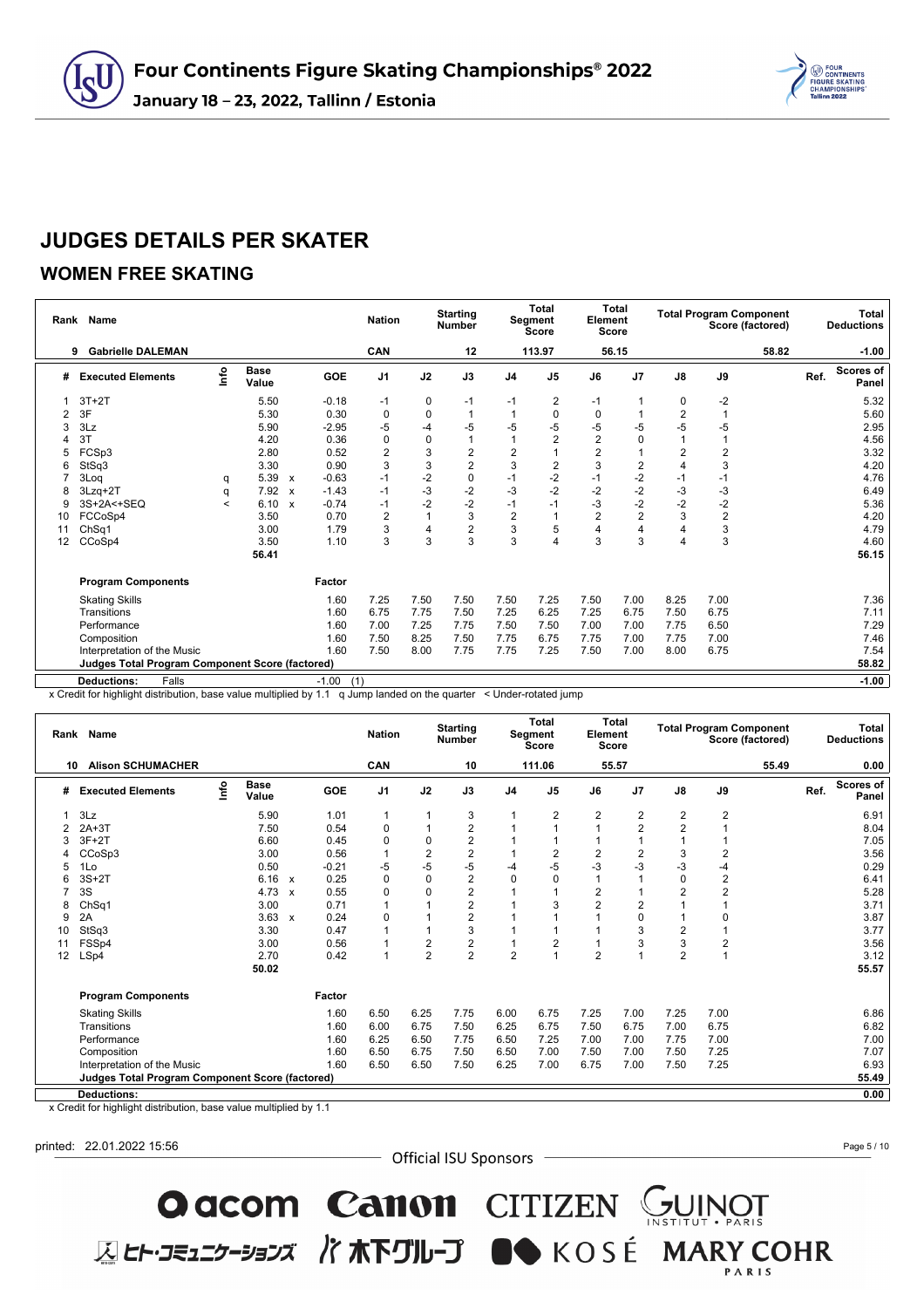

### **WOMEN FREE SKATING**

|    | Rank Name                                       |         |                      |                           |         | <b>Nation</b>  |                | <b>Starting</b><br><b>Number</b> |                | Total<br>Segment<br><b>Score</b> | Element        | <b>Total</b><br><b>Score</b> |                |                | <b>Total Program Component</b><br>Score (factored) |      | Total<br><b>Deductions</b> |
|----|-------------------------------------------------|---------|----------------------|---------------------------|---------|----------------|----------------|----------------------------------|----------------|----------------------------------|----------------|------------------------------|----------------|----------------|----------------------------------------------------|------|----------------------------|
| 11 | <b>Kailani CRAINE</b>                           |         |                      |                           |         | <b>AUS</b>     |                | 11                               |                | 106.56                           |                | 52.79                        |                |                | 53.77                                              |      | 0.00                       |
| #  | <b>Executed Elements</b>                        | lnfo    | <b>Base</b><br>Value |                           | GOE     | J <sub>1</sub> | J2             | J3                               | J <sub>4</sub> | J <sub>5</sub>                   | J6             | J <sub>7</sub>               | $\mathsf{J}8$  | J9             |                                                    | Ref. | <b>Scores of</b><br>Panel  |
|    | 3F                                              |         | 5.30                 |                           | 0.91    | $\overline{2}$ | $\overline{2}$ | 2                                | 2              | 2                                | 1              | 1                            | $\overline{1}$ | $\overline{2}$ |                                                    |      | 6.21                       |
| 2  | $3Lz!+2T$                                       |         | 7.20                 |                           | $-0.51$ | $-1$           | $\mathbf 0$    | $-1$                             | 0              | $-1$                             | $-1$           | $-1$                         | $-1$           | $-1$           |                                                    |      | 6.69                       |
| 3  | 2A                                              |         | 3.30                 |                           | 0.33    | $\overline{1}$ |                | $\overline{2}$                   |                |                                  |                |                              | 1              |                |                                                    |      | 3.63                       |
|    | 2A+1Eu+3S<                                      | $\prec$ | 7.24                 |                           | $-0.59$ | $-1$           | $-1$           | $-2$                             | $-1$           | $-2$                             | $-3$           | $-2$                         | $-2$           | $-2$           |                                                    |      | 6.65                       |
| 5  | CCoSp4                                          |         | 3.50                 |                           | 0.50    | $\overline{1}$ |                | $\overline{2}$                   | $\mathbf 0$    | $\overline{2}$                   |                | $\overline{2}$               | $\overline{2}$ |                |                                                    |      | 4.00                       |
| 6  | 2Lz                                             |         | 2.10                 |                           | $-0.81$ | -5             | $-4$           | $-3$                             | $-4$           | $-5$                             | -4             | $-3$                         | -4             | $-3$           |                                                    |      | 1.29                       |
|    | 3Lo                                             |         | 5.39                 | $\boldsymbol{\mathsf{x}}$ | 0.28    | 0              |                |                                  | $\Omega$       | 0                                | 0              |                              |                |                |                                                    |      | 5.67                       |
| 8  | Ch <sub>Sq1</sub>                               |         | 3.00                 |                           | 0.21    | 0              | $-2$           |                                  |                | 2                                | $-1$           | $\overline{2}$               |                | $-1$           |                                                    |      | 3.21                       |
| 9  | $3Lo+2T$                                        |         | 6.82                 | $\mathbf{x}$              | $-0.70$ | $-1$           | $-1$           | $-3$                             | $-1$           | $-2$                             | $-1$           | 0                            | $-2$           | $-2$           |                                                    |      | 6.12                       |
| 10 | FSSp4                                           |         | 3.00                 |                           | 0.26    | 0              |                | $\overline{2}$                   |                |                                  | $\Omega$       | 2                            | 1              | 0              |                                                    |      | 3.26                       |
| 11 | StSq2                                           |         | 2.60                 |                           | 0.22    |                |                |                                  |                | $\overline{2}$                   | 0              |                              |                | 0              |                                                    |      | 2.82                       |
| 12 | LSp4                                            |         | 2.70                 |                           | 0.54    | $\overline{2}$ | $\overline{2}$ | 3                                | 2              | $\overline{2}$                   | $\overline{2}$ | $\overline{2}$               | $\overline{2}$ | $\overline{2}$ |                                                    |      | 3.24                       |
|    |                                                 |         | 52.15                |                           |         |                |                |                                  |                |                                  |                |                              |                |                |                                                    |      | 52.79                      |
|    | <b>Program Components</b>                       |         |                      |                           | Factor  |                |                |                                  |                |                                  |                |                              |                |                |                                                    |      |                            |
|    | <b>Skating Skills</b>                           |         |                      |                           | 1.60    | 6.75           | 6.75           | 6.75                             | 7.00           | 6.75                             | 6.50           | 6.50                         | 7.25           | 6.50           |                                                    |      | 6.71                       |
|    | Transitions                                     |         |                      |                           | 1.60    | 6.25           | 6.75           | 6.50                             | 7.00           | 6.50                             | 5.75           | 6.25                         | 7.00           | 6.00           |                                                    |      | 6.46                       |
|    | Performance                                     |         |                      |                           | 1.60    | 6.50           | 7.00           | 7.25                             | 7.00           | 7.00                             | 6.00           | 6.75                         | 7.25           | 6.25           |                                                    |      | 6.82                       |
|    | Composition                                     |         |                      |                           | 1.60    | 6.50           | 7.00           | 7.00                             | 6.75           | 6.75                             | 6.50           | 6.75                         | 7.50           | 6.25           |                                                    |      | 6.75                       |
|    | Interpretation of the Music                     |         |                      |                           | 1.60    | 6.75           | 7.25           | 7.25                             | 6.75           | 7.00                             | 6.25           | 6.75                         | 7.50           | 6.25           |                                                    |      | 6.86                       |
|    | Judges Total Program Component Score (factored) |         |                      |                           |         |                |                |                                  |                |                                  |                |                              |                |                |                                                    |      | 53.77                      |
|    | <b>Deductions:</b>                              |         |                      |                           |         |                |                |                                  |                |                                  |                |                              |                |                |                                                    |      | 0.00                       |

! Not clear edge < Under-rotated jump x Credit for highlight distribution, base value multiplied by 1.1

|    | Rank Name                                              |         |                      |              |         | <b>Nation</b>  |                | <b>Starting</b><br><b>Number</b> |                | <b>Total</b><br>Segment<br><b>Score</b> | Element        | <b>Total</b><br><b>Score</b> |                |                | <b>Total Program Component</b><br>Score (factored) |      | <b>Total</b><br><b>Deductions</b> |
|----|--------------------------------------------------------|---------|----------------------|--------------|---------|----------------|----------------|----------------------------------|----------------|-----------------------------------------|----------------|------------------------------|----------------|----------------|----------------------------------------------------|------|-----------------------------------|
| 12 | <b>Starr ANDREWS</b>                                   |         |                      |              |         | <b>USA</b>     |                | 15                               |                | 106.41                                  |                | 51.67                        |                |                | 56.74                                              |      | $-2.00$                           |
| #  | <b>Executed Elements</b>                               | lnfo    | <b>Base</b><br>Value |              | GOE     | J <sub>1</sub> | J2             | J3                               | J <sub>4</sub> | J <sub>5</sub>                          | J6             | J <sub>7</sub>               | $\mathsf{J}8$  | J9             |                                                    | Ref. | Scores of<br>Panel                |
|    | 2Aq                                                    | q       | 3.30                 |              | $-1.65$ | -5             | -5             | $-5$                             | -5             | -5                                      | -5             | $-5$                         | -5             | $-5$           |                                                    |      | 1.65                              |
|    | 3Tq                                                    | q       | 4.20                 |              | $-2.10$ | -5             | $-5$           | $-5$                             | $-5$           | -5                                      | -5             | $-5$                         | $-5$           | $-5$           |                                                    |      | 2.10                              |
|    | 3F                                                     |         | 5.30                 |              | 0.53    | $\Omega$       | $\overline{2}$ | $\overline{2}$                   | 1              | $\Omega$                                | $\Omega$       |                              | $\overline{2}$ |                |                                                    |      | 5.83                              |
|    | ChSq1                                                  |         | 3.00                 |              | 1.14    | $\overline{2}$ | 2              | $\overline{2}$                   | $\overline{2}$ | 3                                       | $\overline{2}$ | 3                            | 3              | $\overline{2}$ |                                                    |      | 4.14                              |
| 5  | 2A                                                     |         | 3.30                 |              | 0.33    |                | 0              | $\overline{2}$                   |                |                                         |                |                              |                |                |                                                    |      | 3.63                              |
| 6  | FCCoSp4                                                |         | 3.50                 |              | 0.65    | $\overline{2}$ | $\overline{2}$ | 3                                |                | $\overline{2}$                          | $\overline{2}$ | $\overline{2}$               | $\overline{2}$ |                |                                                    |      | 4.15                              |
|    | 3Lo+1Eu+2S                                             |         | 7.37                 | $\mathsf{x}$ | 0.07    | 0              | $-1$           | $\overline{1}$                   |                | 0                                       | 0              | 0                            | $\mathbf 0$    | 0              |                                                    |      | 7.44                              |
| 8  | $3Lo < +2T$                                            | $\prec$ | 5.74                 | $\mathbf{x}$ | $-0.78$ | $-1$           | $-2$           | $-3$                             | $-1$           | $-2$                                    | $-2$           | $-2$                         | -3             | $-2$           |                                                    |      | 4.96                              |
| 9  | $3S+2T$                                                |         | 6.16                 | $\mathsf{x}$ | 0.18    | 0              | 0              | $\mathbf{1}$                     |                | $\Omega$                                | 0              |                              | $\mathbf 0$    |                |                                                    |      | 6.34                              |
| 10 | StSq4                                                  |         | 3.90                 |              | 0.61    |                | 1              | $\overline{2}$                   | $\overline{2}$ | 3                                       |                | 2                            | $\overline{2}$ |                |                                                    |      | 4.51                              |
| 11 | CCoSp4                                                 |         | 3.50                 |              | 0.30    |                | 0              | $\overline{c}$                   | $\overline{c}$ |                                         | 0              | 0                            |                |                |                                                    |      | 3.80                              |
| 12 | LSp4                                                   |         | 2.70                 |              | 0.42    | 1              | $\overline{2}$ | $\overline{2}$                   | $\overline{2}$ | $\overline{2}$                          |                |                              |                | $\overline{2}$ |                                                    |      | 3.12                              |
|    |                                                        |         | 51.97                |              |         |                |                |                                  |                |                                         |                |                              |                |                |                                                    |      | 51.67                             |
|    | <b>Program Components</b>                              |         |                      |              | Factor  |                |                |                                  |                |                                         |                |                              |                |                |                                                    |      |                                   |
|    | <b>Skating Skills</b>                                  |         |                      |              | 1.60    | 7.25           | 7.25           | 7.75                             | 7.00           | 6.75                                    | 6.75           | 6.75                         | 7.75           | 7.00           |                                                    |      | 7.11                              |
|    | Transitions                                            |         |                      |              | 1.60    | 6.75           | 7.00           | 7.50                             | 7.25           | 6.50                                    | 7.00           | 6.50                         | 7.50           | 7.25           |                                                    |      | 7.04                              |
|    | Performance                                            |         |                      |              | 1.60    | 7.00           | 6.75           | 7.75                             | 6.75           | 6.50                                    | 6.50           | 6.50                         | 7.75           | 7.00           |                                                    |      | 6.89                              |
|    | Composition                                            |         |                      |              | 1.60    | 7.75           | 7.25           | 7.75                             | 7.25           | 6.50                                    | 7.00           | 6.75                         | 7.75           | 7.25           |                                                    |      | 7.29                              |
|    | Interpretation of the Music                            |         |                      |              | 1.60    | 7.50           | 7.00           | 8.00                             | 7.00           | 7.00                                    | 6.75           | 6.75                         | 7.75           | 7.00           |                                                    |      | 7.14                              |
|    | <b>Judges Total Program Component Score (factored)</b> |         |                      |              |         |                |                |                                  |                |                                         |                |                              |                |                |                                                    |      | 56.74                             |
|    | <b>Deductions:</b><br>Falls                            |         |                      |              | $-2.00$ | (2)            |                |                                  |                |                                         |                |                              |                |                |                                                    |      | $-2.00$                           |

q Jump landed on the quarter x Credit for highlight distribution, base value multiplied by 1.1 < Under-rotated jump

printed: 22.01.2022 15:56

- Official ISU Sponsors -

**O acom Canon** CITIZEN GUINOT<br>ELET-JE115-337 / TREAD DUNGE MARY COHR

Page 6 / 10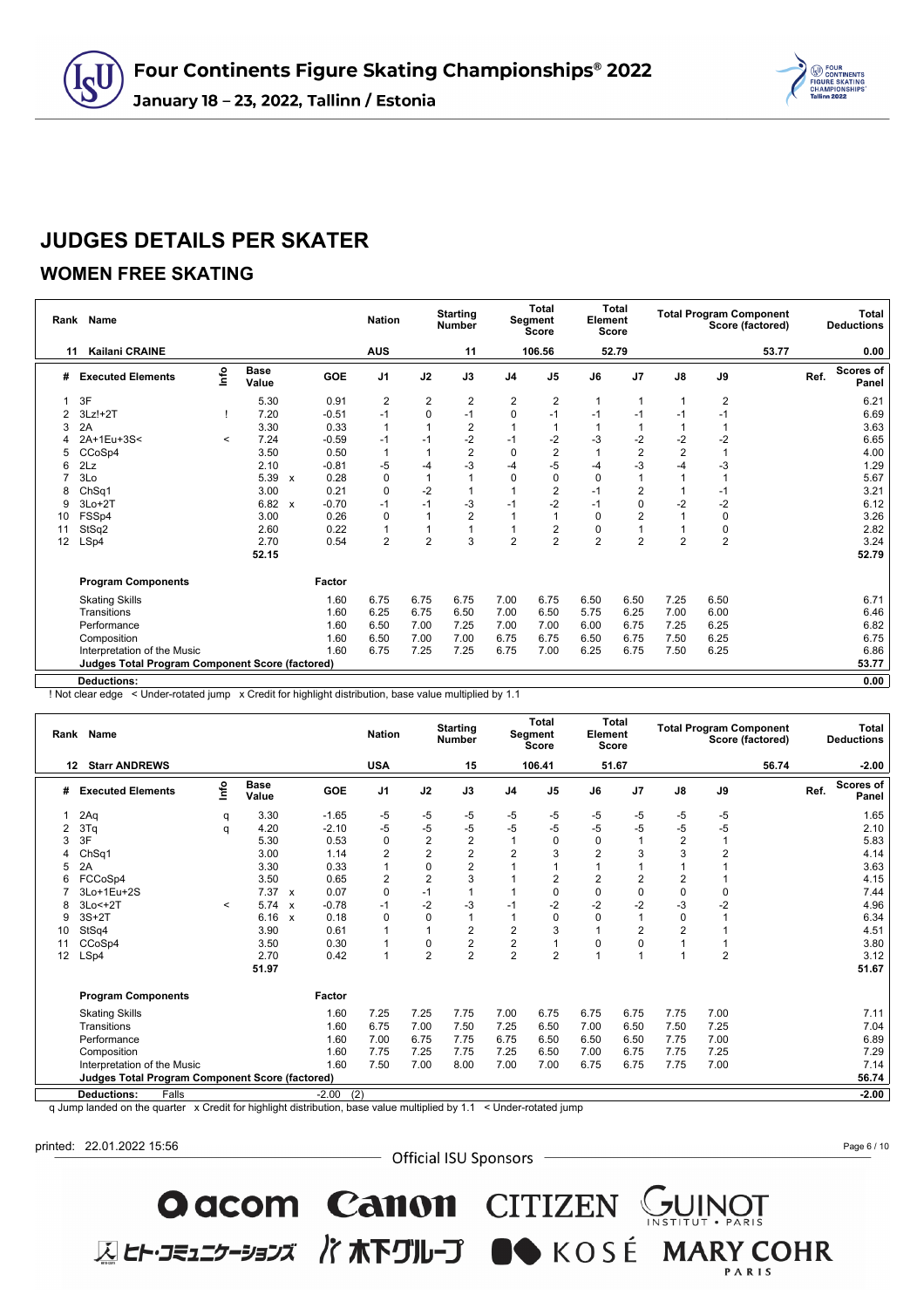

### **WOMEN FREE SKATING**

|    | Rank Name                                              |         |                      |                           |            | <b>Nation</b>  | <b>Starting</b><br><b>Number</b> |                | <b>Total</b><br>Segment<br>Score |                | Element        | <b>Total</b><br><b>Score</b> |                |                         | <b>Total Program Component</b><br>Score (factored) |      | Total<br><b>Deductions</b> |
|----|--------------------------------------------------------|---------|----------------------|---------------------------|------------|----------------|----------------------------------|----------------|----------------------------------|----------------|----------------|------------------------------|----------------|-------------------------|----------------------------------------------------|------|----------------------------|
|    | <b>Veronik MALLET</b><br>13                            |         |                      |                           |            | CAN            |                                  | 8              |                                  | 98.10          |                | 47.44                        |                |                         | 51.66                                              |      | $-1.00$                    |
| #  | <b>Executed Elements</b>                               | lnfo    | <b>Base</b><br>Value |                           | <b>GOE</b> | J <sub>1</sub> | J2                               | J3             | J <sub>4</sub>                   | J <sub>5</sub> | J6             | J <sub>7</sub>               | $\mathsf{J}8$  | J9                      |                                                    | Ref. | <b>Scores of</b><br>Panel  |
|    | 3F                                                     |         | 5.30                 |                           | $-0.23$    | $-2$           | $-3$                             | 2              | 0                                | -2             | -1             | 0                            | 1              |                         |                                                    |      | 5.07                       |
| 2  | 2Lo                                                    |         | 1.70                 |                           | 0.02       | $\pmb{0}$      | $-1$                             | $\mathbf 0$    | $\mathbf 0$                      |                | $\mathbf 0$    |                              | 0              | $\pmb{0}$               |                                                    |      | 1.72                       |
| 3  | 3Lo<                                                   | $\prec$ | 3.92                 |                           | $-1.96$    | $-5$           | $-5$                             | $-5$           | $-5$                             | -5             | $-5$           | $-5$                         | -5             | $-5$                    |                                                    |      | 1.96                       |
|    | FSSp4                                                  |         | 3.00                 |                           | 0.69       | $\overline{2}$ | $\overline{2}$                   | $\overline{2}$ | $\overline{2}$                   | 3              |                | 3                            | 3              | $\overline{\mathbf{c}}$ |                                                    |      | 3.69                       |
|    | StSq2                                                  |         | 2.60                 |                           | 0.56       | $\overline{2}$ |                                  | 3              | $\overline{2}$                   | 3              | $\overline{2}$ | 3                            |                | $\overline{c}$          |                                                    |      | 3.16                       |
|    | 3T+2T+2Lo                                              |         | 7.20                 |                           | 0.48       | 0              |                                  | $\overline{2}$ |                                  | 2              |                |                              |                |                         |                                                    |      | 7.68                       |
|    | 2S                                                     |         | 1.43                 | $\boldsymbol{\mathsf{x}}$ | 0.04       | $\mathbf 0$    | 0                                |                | 0                                | $\overline{2}$ | 0              |                              | $\mathbf 0$    | 0                       |                                                    |      | 1.47                       |
| 8  | 3T                                                     |         | 4.62                 | $\mathbf{x}$              | 0.66       |                |                                  | $\overline{2}$ | $\overline{2}$                   | $\overline{c}$ |                |                              | $\overline{2}$ | $\overline{2}$          |                                                    |      | 5.28                       |
| 9  | FCCoSp4                                                |         | 3.50                 |                           | 0.65       | $\overline{2}$ | $\overline{2}$                   | $\overline{2}$ |                                  | $\overline{2}$ | $\overline{2}$ | $\overline{2}$               | $\overline{2}$ |                         |                                                    |      | 4.15                       |
| 10 | ChSq1                                                  |         | 3.00                 |                           | 0.21       | $\mathbf 0$    |                                  | $-1$           |                                  | $\overline{4}$ | 0              | $\overline{2}$               | $\mathbf 0$    | $-2$                    |                                                    |      | 3.21                       |
| 11 | 2A+2A+SEQ                                              |         | 5.81                 | $\mathsf{x}$              | 0.09       | 0              | $-2$                             | 0              | 0                                |                | 0              | 0                            | $\overline{2}$ |                         |                                                    |      | 5.90                       |
| 12 | CCoSp4                                                 |         | 3.50                 |                           | 0.65       | $\overline{2}$ | $\overline{2}$                   | $\overline{2}$ | $\overline{2}$                   | 3              |                | $\overline{2}$               | $\overline{2}$ |                         |                                                    |      | 4.15                       |
|    |                                                        |         | 45.58                |                           |            |                |                                  |                |                                  |                |                |                              |                |                         |                                                    |      | 47.44                      |
|    | <b>Program Components</b>                              |         |                      |                           | Factor     |                |                                  |                |                                  |                |                |                              |                |                         |                                                    |      |                            |
|    | <b>Skating Skills</b>                                  |         |                      |                           | 1.60       | 6.50           | 6.50                             | 6.25           | 6.50                             | 6.75           | 6.50           | 6.75                         | 7.00           | 6.50                    |                                                    |      | 6.57                       |
|    | Transitions                                            |         |                      |                           | 1.60       | 6.00           | 6.75                             | 6.00           | 6.25                             | 7.00           | 6.00           | 6.50                         | 6.50           | 6.25                    |                                                    |      | 6.32                       |
|    | Performance                                            |         |                      |                           | 1.60       | 6.50           | 6.25                             | 6.25           | 6.00                             | 7.25           | 5.75           | 6.75                         | 6.50           | 6.25                    |                                                    |      | 6.36                       |
|    | Composition                                            |         |                      |                           | 1.60       | 6.25           | 6.75                             | 6.00           | 6.25                             | 7.25           | 6.25           | 7.00                         | 6.75           | 6.50                    |                                                    |      | 6.54                       |
|    | Interpretation of the Music                            |         |                      |                           | 1.60       | 6.50           | 6.50                             | 6.50           | 6.25                             | 7.25           | 6.00           | 7.00                         | 6.50           | 6.25                    |                                                    |      | 6.50                       |
|    | <b>Judges Total Program Component Score (factored)</b> |         |                      |                           |            |                |                                  |                |                                  |                |                |                              |                |                         |                                                    |      | 51.66                      |
|    | Falls<br><b>Deductions:</b>                            |         |                      |                           | $-1.00$    | (1)            |                                  |                |                                  |                |                |                              |                |                         |                                                    |      | $-1.00$                    |

< Under-rotated jump x Credit for highlight distribution, base value multiplied by 1.1

|    | Rank Name                                              |         |                      |                           |         | <b>Nation</b>  | <b>Starting</b><br>Number |              |                | <b>Total</b><br>Segment<br><b>Score</b> |                | <b>Total</b><br>Element<br><b>Score</b> |                |          | <b>Total Program Component</b><br>Score (factored) |      | <b>Total</b><br><b>Deductions</b> |
|----|--------------------------------------------------------|---------|----------------------|---------------------------|---------|----------------|---------------------------|--------------|----------------|-----------------------------------------|----------------|-----------------------------------------|----------------|----------|----------------------------------------------------|------|-----------------------------------|
|    | Jocelyn HONG<br>14                                     |         |                      |                           |         | <b>NZL</b>     |                           | 3            |                | 97.02                                   |                | 52.08                                   |                |          | 44.94                                              |      | 0.00                              |
| #  | <b>Executed Elements</b>                               | lnfo    | <b>Base</b><br>Value |                           | GOE     | J <sub>1</sub> | J2                        | J3           | J <sub>4</sub> | J <sub>5</sub>                          | J6             | J <sub>7</sub>                          | J8             | J9       |                                                    | Ref. | <b>Scores of</b><br>Panel         |
|    | $3Lz + 2T$                                             |         | 7.20                 |                           | 0.17    | 0              |                           | 0            | 0              |                                         | 0              | 0                                       |                | 0        |                                                    |      | 7.37                              |
| 2  | $3Lo+2T$                                               |         | 6.20                 |                           | 0.21    | 0              |                           | 1            | 0              | 0                                       | 0              |                                         |                | 0        |                                                    |      | 6.41                              |
|    | CCoSp4                                                 |         | 3.50                 |                           | 0.55    | $\overline{2}$ | $\overline{2}$            |              |                | $\overline{2}$                          | $\overline{2}$ |                                         | 3              |          |                                                    |      | 4.05                              |
|    | 3S                                                     |         | 4.30                 |                           | 0.49    |                |                           |              | $\overline{2}$ | $\overline{2}$                          |                |                                         |                |          |                                                    |      | 4.79                              |
|    | 2A                                                     |         | 3.30                 |                           | 0.38    |                |                           |              |                |                                         |                |                                         | 2              |          |                                                    |      | 3.68                              |
| 6  | StSq2                                                  |         | 2.60                 |                           | 0.22    |                | 0                         |              |                |                                         |                |                                         |                | $\Omega$ |                                                    |      | 2.82                              |
|    | 3Lz                                                    |         | 6.49                 | $\mathsf{x}$              | $-2.19$ | -3             | $-4$                      | $-3$         | -4             | -4                                      | -4             | -4                                      | -3             | -4       |                                                    |      | 4.30                              |
| 8  | 3Lo                                                    |         | 5.39                 | $\boldsymbol{\mathsf{x}}$ | 0.28    | $\mathbf 0$    | 1                         | 0            |                |                                         |                |                                         | $\mathbf 0$    | 0        |                                                    |      | 5.67                              |
| 9  | 2A<+1Eu+2S                                             | $\prec$ | 4.88                 | $\mathsf{x}$              | $-0.60$ | $-1$           | $-3$                      | $-3$         | $-2$           | $-2$                                    | $-2$           | $-2$                                    | $-2$           | -3       |                                                    |      | 4.28                              |
| 10 | FCCoSp4                                                |         | 3.50                 |                           | 0.15    | 1              | $\mathbf 0$               | $\mathbf 0$  |                | $\mathbf 0$                             | $\Omega$       |                                         | $\overline{2}$ | 0        |                                                    |      | 3.65                              |
| 11 | ChSq1                                                  |         | 3.00                 |                           | 0.50    | $\overline{1}$ | 0                         | $\mathbf{1}$ |                | $\overline{2}$                          | 0              |                                         |                | 2        |                                                    |      | 3.50                              |
| 12 | LSp1                                                   |         | 1.50                 |                           | 0.06    | $\Omega$       | 1                         | $\Omega$     | $\Omega$       |                                         | $\Omega$       |                                         | $\overline{ }$ | 0        |                                                    |      | 1.56                              |
|    |                                                        |         | 51.86                |                           |         |                |                           |              |                |                                         |                |                                         |                |          |                                                    |      | 52.08                             |
|    | <b>Program Components</b>                              |         |                      |                           | Factor  |                |                           |              |                |                                         |                |                                         |                |          |                                                    |      |                                   |
|    | <b>Skating Skills</b>                                  |         |                      |                           | 1.60    | 5.75           | 5.25                      | 5.00         | 5.50           | 5.75                                    | 6.00           | 6.00                                    | 6.50           | 5.00     |                                                    |      | 5.61                              |
|    | Transitions                                            |         |                      |                           | 1.60    | 6.00           | 5.25                      | 4.75         | 5.25           | 5.50                                    | 5.50           | 5.75                                    | 6.25           | 4.75     |                                                    |      | 5.43                              |
|    | Performance                                            |         |                      |                           | 1.60    | 6.00           | 5.50                      | 5.25         | 5.50           | 5.75                                    | 5.75           | 6.00                                    | 6.75           | 4.50     |                                                    |      | 5.68                              |
|    | Composition                                            |         |                      |                           | 1.60    | 6.25           | 5.75                      | 5.00         | 5.25           | 5.75                                    | 5.75           | 6.00                                    | 6.75           | 4.75     |                                                    |      | 5.68                              |
|    | Interpretation of the Music                            |         |                      |                           | 1.60    | 6.25           | 5.75                      | 5.25         | 5.25           | 5.75                                    | 5.50           | 6.00                                    | 6.50           | 4.75     |                                                    |      | 5.68                              |
|    | <b>Judges Total Program Component Score (factored)</b> |         |                      |                           |         |                |                           |              |                |                                         |                |                                         |                |          |                                                    |      | 44.94                             |
|    | <b>Deductions:</b>                                     |         |                      |                           |         |                |                           |              |                |                                         |                |                                         |                |          |                                                    |      | 0.00                              |

x Credit for highlight distribution, base value multiplied by 1.1 < Under-rotated jump

printed: 22.01.2022 15:56

- Official ISU Sponsors -

O acom Canon CITIZEN SUINOT

**区ヒト・コミュニケーションズ バホ下グループ ■●** KOSÉ MARY COHR

Page 7 / 10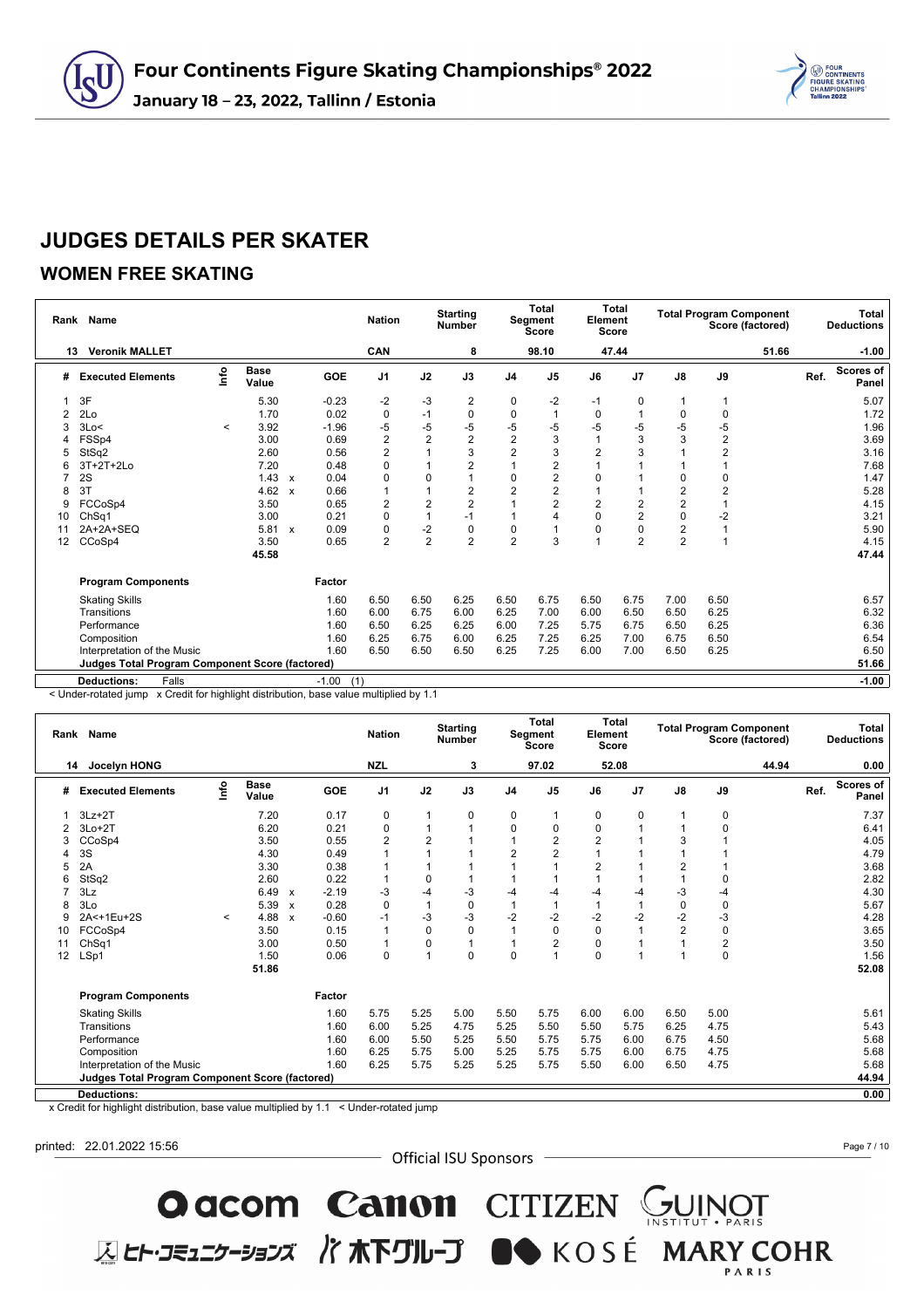

### **WOMEN FREE SKATING**

|    | Rank Name                                              |         |                      |                           |            | <b>Nation</b>  | Total<br><b>Starting</b><br>Segment<br><b>Number</b><br>Score |                | <b>Total</b><br>Element<br>Score |                |      |                | <b>Total Program Component</b><br>Score (factored) |                         | Total<br><b>Deductions</b> |      |                           |
|----|--------------------------------------------------------|---------|----------------------|---------------------------|------------|----------------|---------------------------------------------------------------|----------------|----------------------------------|----------------|------|----------------|----------------------------------------------------|-------------------------|----------------------------|------|---------------------------|
| 15 | <b>Tzu-Han TING</b>                                    |         |                      |                           |            | <b>TPE</b>     |                                                               | 4              |                                  | 96.42          |      | 50.10          |                                                    |                         | 47.32                      |      | $-1.00$                   |
| #  | <b>Executed Elements</b>                               | ۴o      | <b>Base</b><br>Value |                           | <b>GOE</b> | J <sub>1</sub> | J2                                                            | J3             | J4                               | J <sub>5</sub> | J6   | J <sub>7</sub> | $\mathsf{J}8$                                      | J9                      |                            | Ref. | <b>Scores of</b><br>Panel |
|    | $3Lze+3T<<$                                            | <<      | 6.02                 |                           | $-2.23$    | $-4$           | -5                                                            | $-4$           | -5                               | -5             | -5   | -5             | $-4$                                               | -5                      |                            |      | 3.79                      |
|    | $2A+3Tq$                                               | q       | 7.50                 |                           | $-0.54$    | $-1$           | $-1$                                                          | $-1$           | $-2$                             | $-1$           | $-2$ | $-2$           | $-1$                                               | $-1$                    |                            |      | 6.96                      |
| З  | $3F+2T+2T$                                             |         | 7.90                 |                           | $-1.44$    | $-2$           | $-3$                                                          | $-3$           | $-3$                             | -3             | -3   | $-3$           | $-1$                                               | $-2$                    |                            |      | 6.46                      |
|    | StSq3                                                  |         | 3.30                 |                           | 0.66       | $\overline{2}$ | $\overline{2}$                                                | $\overline{2}$ |                                  | $\overline{2}$ | 2    | $\overline{2}$ | $\overline{2}$                                     | $\overline{\mathbf{c}}$ |                            |      | 3.96                      |
| 5  | FCSp4                                                  |         | 3.20                 |                           | 0.50       | $\overline{2}$ |                                                               | $\overline{c}$ |                                  |                | 2    | $\overline{c}$ | $\mathbf 2$                                        | 0                       |                            |      | 3.70                      |
| 6  | 3F                                                     |         | 5.30                 |                           | 0.61       | 0              |                                                               | $\overline{c}$ |                                  |                |      |                | $\overline{2}$                                     |                         |                            |      | 5.91                      |
|    | 3Lo<                                                   | $\prec$ | 4.31                 | $\boldsymbol{\mathsf{x}}$ | $-1.29$    | $-4$           | $-4$                                                          | $-3$           | $-3$                             | -3             | -3   | -4             | $-3$                                               | $-3$                    |                            |      | 3.02                      |
| 8  | 3S <                                                   | <<      | $1.43 \times$        |                           | $-0.65$    | $-5$           | $-5$                                                          | $-5$           | $-5$                             | -5             | -5   | -5             | -5                                                 | $-5$                    |                            |      | 0.78                      |
| 9  | ChSq1                                                  |         | 3.00                 |                           | 0.71       | $\overline{1}$ |                                                               | $\overline{2}$ |                                  | $\overline{c}$ |      |                | $\overline{2}$                                     | 3                       |                            |      | 3.71                      |
| 10 | 2A                                                     |         | 3.63                 | $\mathbf{x}$              | 0.52       | 0              | 2                                                             | 1              |                                  | $\overline{2}$ | 2    |                | $\overline{2}$                                     | $\overline{\mathbf{c}}$ |                            |      | 4.15                      |
| 11 | CCoSp4                                                 |         | 3.50                 |                           | 0.80       | 2              |                                                               | 3              |                                  | 3              | 3    | $\overline{2}$ | 3                                                  | $\frac{2}{2}$           |                            |      | 4.30                      |
| 12 | LSp4                                                   |         | 2.70                 |                           | 0.66       | $\overline{2}$ | $\overline{2}$                                                | $\overline{2}$ | 3                                | 3              | 3    | $\overline{2}$ | 3                                                  |                         |                            |      | 3.36                      |
|    |                                                        |         | 51.79                |                           |            |                |                                                               |                |                                  |                |      |                |                                                    |                         |                            |      | 50.10                     |
|    | <b>Program Components</b>                              |         |                      |                           | Factor     |                |                                                               |                |                                  |                |      |                |                                                    |                         |                            |      |                           |
|    | <b>Skating Skills</b>                                  |         |                      |                           | 1.60       | 6.00           | 5.75                                                          | 5.75           | 6.00                             | 6.00           | 6.25 | 6.00           | 6.50                                               | 5.75                    |                            |      | 5.96                      |
|    | Transitions                                            |         |                      |                           | 1.60       | 5.75           | 5.50                                                          | 5.50           | 5.75                             | 5.50           | 6.00 | 5.75           | 6.50                                               | 6.00                    |                            |      | 5.75                      |
|    | Performance                                            |         |                      |                           | 1.60       | 5.75           | 6.00                                                          | 6.00           | 6.00                             | 5.50           | 6.00 | 5.75           | 6.75                                               | 5.50                    |                            |      | 5.86                      |
|    | Composition                                            |         |                      |                           | 1.60       | 6.00           | 6.25                                                          | 5.25           | 5.50                             | 5.75           | 6.50 | 6.00           | 6.75                                               | 6.00                    |                            |      | 6.00                      |
|    | Interpretation of the Music                            |         |                      |                           | 1.60       | 6.25           | 6.00                                                          | 5.75           | 5.75                             | 5.75           | 6.25 | 6.00           | 7.00                                               | 6.00                    |                            |      | 6.00                      |
|    | <b>Judges Total Program Component Score (factored)</b> |         |                      |                           |            |                |                                                               |                |                                  |                |      |                |                                                    |                         |                            |      | 47.32                     |
|    | Falls<br><b>Deductions:</b>                            |         |                      |                           | $-1.00$    | (1)            |                                                               |                |                                  |                |      |                |                                                    |                         |                            |      | $-1.00$                   |
|    |                                                        |         |                      |                           |            |                |                                                               |                |                                  |                |      |                |                                                    |                         |                            |      |                           |

e Wrong edge << Downgraded jump q Jump landed on the quarter x Credit for highlight distribution, base value multiplied by 1.1 < Under-rotated jump

|    | Name<br>Rank                                           |         |                      |                           |         |                |             | <b>Starting</b><br><b>Number</b> | <b>Total</b><br>Segment<br><b>Score</b> |                | Element        | <b>Total</b><br><b>Score</b> |                |          | <b>Total Program Component</b><br>Score (factored) |      | <b>Total</b><br><b>Deductions</b> |
|----|--------------------------------------------------------|---------|----------------------|---------------------------|---------|----------------|-------------|----------------------------------|-----------------------------------------|----------------|----------------|------------------------------|----------------|----------|----------------------------------------------------|------|-----------------------------------|
| 16 | <b>Victoria ALCANTARA</b>                              |         |                      |                           |         | <b>AUS</b>     |             | 5                                |                                         | 88.53          |                | 44.56                        |                |          | 44.97                                              |      | $-1.00$                           |
| #  | <b>Executed Elements</b>                               | lnfo    | <b>Base</b><br>Value |                           | GOE     | J <sub>1</sub> | J2          | J3                               | J <sub>4</sub>                          | J <sub>5</sub> | J6             | J <sub>7</sub>               | J8             | J9       |                                                    | Ref. | <b>Scores of</b><br>Panel         |
|    | 3Lz                                                    | $\,<\,$ | 4.72                 |                           | $-2.36$ | -5             | -5          | -5                               | -5                                      | -5             | -5             | -5                           | -5             | -5       |                                                    |      | 2.36                              |
|    | 2T                                                     |         | 1.30                 |                           | $-0.11$ | $-1$           | $-2$        | 0                                | $-1$                                    | -1             | $-1$           | $-1$                         | $\mathbf 0$    | $-1$     |                                                    |      | 1.19                              |
|    | ChSq1                                                  |         | 3.00                 |                           | 0.50    | 0              |             | 0                                | 2                                       | $\overline{2}$ |                |                              |                |          |                                                    |      | 3.50                              |
|    | 2A+1Eu+2S                                              |         | 5.10                 |                           | 0.33    | $\mathbf 0$    |             | $\overline{A}$                   |                                         | $\overline{2}$ |                |                              |                |          |                                                    |      | 5.43                              |
|    | FCCoSp4                                                |         | 3.50                 |                           | 0.60    | 2              |             |                                  |                                         | 2              | $\overline{2}$ | $\overline{2}$               | 3              | 2        |                                                    |      | 4.10                              |
|    | $3S+2T$                                                |         | 5.60                 |                           | 0.25    | $\Omega$       |             |                                  | 2                                       |                | $\Omega$       |                              | $\Omega$       | $\Omega$ |                                                    |      | 5.85                              |
|    | 3S                                                     |         | $4.73 \times$        |                           | 0.25    | $\Omega$       | 0           | 1                                |                                         |                | $\Omega$       |                              |                | $\Omega$ |                                                    |      | 4.98                              |
|    | $3T+2T*$                                               | $\star$ | 4.62                 | $\mathbf{x}$              | $-0.24$ | $-1$           | $-2$        | $\mathbf 0$                      | $\Omega$                                | -1             | $-1$           | 0                            | 0              | $-1$     |                                                    |      | 4.38                              |
| 9  | 2A                                                     |         | 3.63                 | $\boldsymbol{\mathsf{x}}$ | 0.00    | $\Omega$       | $\mathbf 0$ | $\Omega$                         | $\Omega$                                | $\Omega$       | $-1$           | 0                            |                | 0        |                                                    |      | 3.63                              |
| 10 | LSp4                                                   |         | 2.70                 |                           | 0.15    | 0              | 0           | 1                                |                                         |                | $-1$           |                              | 1              | 0        |                                                    |      | 2.85                              |
| 11 | StSq3                                                  |         | 3.30                 |                           | 0.38    | 0              |             | 1                                | $\overline{c}$                          | $\overline{2}$ | $\mathbf 0$    | $\overline{2}$               | $\overline{2}$ | 0        |                                                    |      | 3.68                              |
| 12 | CCoSp3V                                                |         | 2.25                 |                           | 0.36    | 1              | 1           | $\overline{2}$                   | $\overline{2}$                          | $\overline{2}$ | $\Omega$       | $\overline{2}$               | $\overline{2}$ | 1        |                                                    |      | 2.61                              |
|    |                                                        |         | 44.45                |                           |         |                |             |                                  |                                         |                |                |                              |                |          |                                                    |      | 44.56                             |
|    | <b>Program Components</b>                              |         |                      |                           | Factor  |                |             |                                  |                                         |                |                |                              |                |          |                                                    |      |                                   |
|    | <b>Skating Skills</b>                                  |         |                      |                           | 1.60    | 5.75           | 5.25        | 5.50                             | 5.50                                    | 6.00           | 5.75           | 6.00                         | 6.25           | 5.25     |                                                    |      | 5.68                              |
|    | Transitions                                            |         |                      |                           | 1.60    | 5.50           | 5.50        | 5.00                             | 5.25                                    | 5.75           | 5.25           | 5.50                         | 6.00           | 5.50     |                                                    |      | 5.46                              |
|    | Performance                                            |         |                      |                           | 1.60    | 6.00           | 5.00        | 5.50                             | 5.75                                    | 6.25           | 5.00           | 5.50                         | 6.25           | 5.25     |                                                    |      | 5.61                              |
|    | Composition                                            |         |                      |                           | 1.60    | 5.75           | 5.75        | 5.75                             | 5.50                                    | 6.00           | 5.50           | 5.75                         | 6.50           | 5.50     |                                                    |      | 5.71                              |
|    | Interpretation of the Music                            |         |                      |                           | 1.60    | 6.00           | 5.00        | 5.25                             | 5.50                                    | 6.25           | 5.25           | 5.75                         | 6.50           | 5.50     |                                                    |      | 5.64                              |
|    | <b>Judges Total Program Component Score (factored)</b> |         |                      |                           |         |                |             |                                  |                                         |                |                |                              |                |          |                                                    |      | 44.97                             |
|    | Falls<br><b>Deductions:</b>                            |         |                      |                           | $-1.00$ | (1)            |             |                                  |                                         |                |                |                              |                |          |                                                    |      | $-1.00$                           |

< Under-rotated jump x Credit for highlight distribution, base value multiplied by 1.1 \* Invalid element

printed: 22.01.2022 15:56

- Official ISU Sponsors -

O acom Canon CITIZEN SUINOT

**区ヒト・コミュニケーションズ バホ下グループ ■●** KOSÉ MARY COHR

Page 8 / 10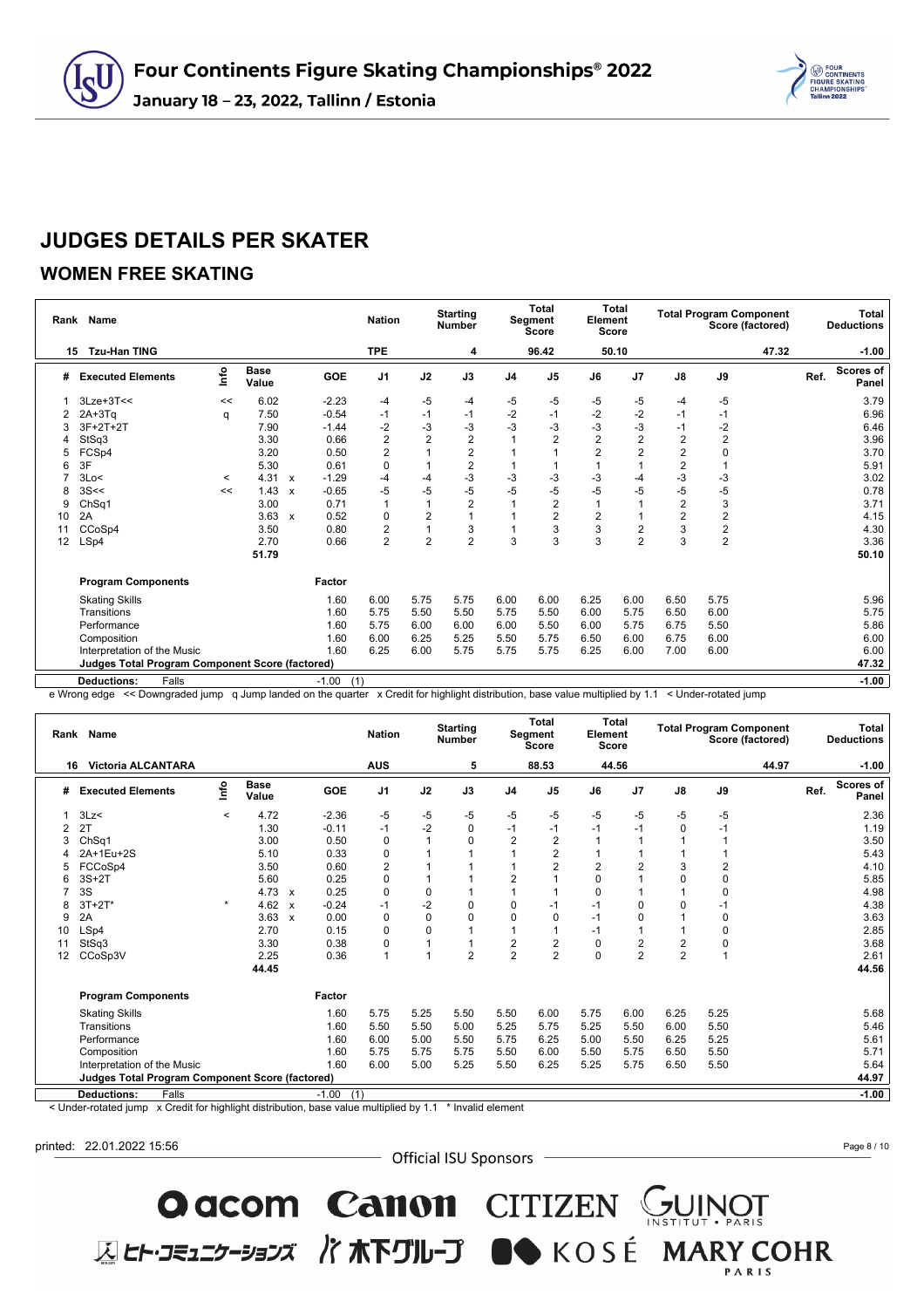

#### **WOMEN FREE SKATING**

|    | Rank Name                                              |         | <b>Nation</b>        | <b>Starting</b><br><b>Number</b> |            |                | <b>Total</b><br><b>Segment</b><br><b>Score</b> |                | <b>Total</b><br>Element<br><b>Score</b> |                |          | <b>Total Program Component</b><br>Score (factored) |             | Total<br><b>Deductions</b> |       |      |                           |
|----|--------------------------------------------------------|---------|----------------------|----------------------------------|------------|----------------|------------------------------------------------|----------------|-----------------------------------------|----------------|----------|----------------------------------------------------|-------------|----------------------------|-------|------|---------------------------|
| 17 | Sofia Lexi Jacqueline FRANK                            |         |                      |                                  |            | PHI            |                                                | $\overline{7}$ |                                         | 86.52          |          | 40.90                                              |             |                            | 46.62 |      | $-1.00$                   |
| #  | <b>Executed Elements</b>                               | lnfo    | <b>Base</b><br>Value |                                  | <b>GOE</b> | J <sub>1</sub> | J2                                             | J3             | J <sub>4</sub>                          | J <sub>5</sub> | J6       | J <sub>7</sub>                                     | J8          | J9                         |       | Ref. | <b>Scores of</b><br>Panel |
|    | $3Lz + 3T <$                                           | $\prec$ | 9.26                 |                                  | $-1.01$    | $-2$           | 0                                              | $-3$           | $-2$                                    | $-1$           | $-2$     | $-2$                                               | $-1$        | $-2$                       |       |      | 8.25                      |
|    | 3F <sub>1</sub>                                        | $\,<\,$ | 4.24                 |                                  | $-1.21$    | $-2$           | $-2$                                           | $-4$           | $-3$                                    | $-2$           | -4       | -3                                                 | -3          | $-3$                       |       |      | 3.03                      |
| 3  | 3Lo                                                    |         | 4.90                 |                                  | 0.07       | $\mathbf 0$    | $\mathbf 0$                                    | $\mathbf 0$    | $\mathbf 0$                             |                | $\Omega$ | 0                                                  |             | $\mathbf 0$                |       |      | 4.97                      |
|    | 1A                                                     |         | 1.10                 |                                  | 0.00       | 0              | $-2$                                           | $\pmb{0}$      | $\mathbf 0$                             | 0              | 0        | 0                                                  | 0           | 0                          |       |      | 1.10                      |
|    | FCCoSp3                                                |         | 3.00                 |                                  | 0.00       | $\mathbf 0$    | $-1$                                           | $\pmb{0}$      | $\mathbf 0$                             | $\mathbf 0$    | 0        |                                                    | 0           | $\pmb{0}$                  |       |      | 3.00                      |
|    | $3Tq+2T$                                               | q       | 6.05                 | $\mathsf{x}$                     | $-0.84$    | $-1$           | $-2$                                           | $-2$           | $-2$                                    | $-2$           | $-2$     | $-2$                                               | $-2$        | $-2$                       |       |      | 5.21                      |
|    | 1Lz                                                    |         | 0.66                 | $\boldsymbol{\mathsf{x}}$        | $-0.03$    | $-1$           | $-1$                                           | $\mathbf 0$    | $\mathbf 0$                             | $\Omega$       | $\Omega$ | $\Omega$                                           | $-1$        | $-1$                       |       |      | 0.63                      |
|    | 2A                                                     |         | 3.63                 | $\mathbf{x}$                     | $-1.65$    | -5             | $-5$                                           | $-5$           | $-5$                                    | -5             | $-5$     | -5                                                 | -5          | $-5$                       |       |      | 1.98                      |
| 9  | SSp3                                                   |         | 2.10                 |                                  | 0.21       | 0              |                                                | $\mathbf{1}$   | $\overline{A}$                          |                |          |                                                    | 1           | $\overline{\mathbf{c}}$    |       |      | 2.31                      |
| 10 | CCoSp4                                                 |         | 3.50                 |                                  | 0.20       | 0              | 0                                              | 1              |                                         |                | $\Omega$ |                                                    | $\mathbf 0$ | $\overline{c}$             |       |      | 3.70                      |
| 11 | ChSq1                                                  |         | 3.00                 |                                  | 0.79       | 0              |                                                | $\overline{2}$ | $\overline{2}$                          | 4              |          | $\overline{2}$                                     |             | $\frac{2}{2}$              |       |      | 3.79                      |
| 12 | StSq2                                                  |         | 2.60                 |                                  | 0.33       | 0              | $\mathbf 0$                                    | $\overline{2}$ |                                         | 3              |          | $\overline{2}$                                     | 1           |                            |       |      | 2.93                      |
|    |                                                        |         | 44.04                |                                  |            |                |                                                |                |                                         |                |          |                                                    |             |                            |       |      | 40.90                     |
|    | <b>Program Components</b>                              |         |                      |                                  | Factor     |                |                                                |                |                                         |                |          |                                                    |             |                            |       |      |                           |
|    | <b>Skating Skills</b>                                  |         |                      |                                  | 1.60       | 5.75           | 6.00                                           | 5.25           | 6.00                                    | 6.25           | 5.75     | 5.75                                               | 6.25        | 6.25                       |       |      | 5.96                      |
|    | Transitions                                            |         |                      |                                  | 1.60       | 5.75           | 6.00                                           | 5.50           | 6.25                                    | 5.75           | 5.25     | 5.50                                               | 6.00        | 6.00                       |       |      | 5.79                      |
|    | Performance                                            |         |                      |                                  | 1.60       | 5.50           | 5.75                                           | 5.25           | 5.75                                    | 6.00           | 5.00     | 5.50                                               | 6.50        | 5.75                       |       |      | 5.64                      |
|    | Composition                                            |         |                      |                                  | 1.60       | 5.75           | 5.75                                           | 6.00           | 5.75                                    | 6.00           | 5.50     | 5.75                                               | 6.25        | 6.25                       |       |      | 5.89                      |
|    | Interpretation of the Music                            |         |                      |                                  | 1.60       | 5.75           | 5.50                                           | 5.50           | 6.00                                    | 6.50           | 5.75     | 5.75                                               | 6.25        | 6.00                       |       |      | 5.86                      |
|    | <b>Judges Total Program Component Score (factored)</b> |         |                      |                                  |            |                |                                                |                |                                         |                |          |                                                    |             |                            |       |      | 46.62                     |
|    | Falls<br><b>Deductions:</b>                            |         |                      |                                  | $-1.00$    | (1)            |                                                |                |                                         |                |          |                                                    |             |                            |       |      | $-1.00$                   |
|    |                                                        |         |                      |                                  |            |                |                                                |                |                                         |                |          |                                                    |             |                            |       |      |                           |

< Under-rotated jump ! Not clear edge x Credit for highlight distribution, base value multiplied by 1.1 q Jump landed on the quarter

| Rank | <b>Name</b>                                     |    | <b>Nation</b>        |                           | <b>Starting</b><br><b>Number</b> | <b>Total</b><br>Segment<br><b>Score</b> |                         | Element        | <b>Total</b><br><b>Score</b> |                |                | <b>Total Program Component</b><br>Score (factored) |                | <b>Total</b><br><b>Deductions</b> |       |      |                           |
|------|-------------------------------------------------|----|----------------------|---------------------------|----------------------------------|-----------------------------------------|-------------------------|----------------|------------------------------|----------------|----------------|----------------------------------------------------|----------------|-----------------------------------|-------|------|---------------------------|
| 18   | <b>Andrea MONTESINOS CANTU</b>                  |    |                      |                           |                                  | <b>MEX</b>                              |                         | 2              |                              | 85.67          |                | 39.15                                              |                |                                   | 46.52 |      | 0.00                      |
| #    | <b>Executed Elements</b>                        | ۴ů | <b>Base</b><br>Value |                           | GOE                              | J <sub>1</sub>                          | J2                      | J3             | J <sub>4</sub>               | J <sub>5</sub> | J6             | J <sub>7</sub>                                     | $\mathsf{J}8$  | J9                                |       | Ref. | <b>Scores of</b><br>Panel |
|      | 3Lo                                             |    | 4.90                 |                           | 0.35                             | 0                                       | 2                       |                |                              |                | 0              |                                                    |                | 0                                 |       |      | 5.25                      |
|      | 3S                                              |    | 4.30                 |                           | 0.25                             | 0                                       | 0                       |                | 0                            | 2              | 0              | 0                                                  | $\overline{2}$ |                                   |       |      | 4.55                      |
|      | 2Lo                                             |    | 1.70                 |                           | 0.00                             | 0                                       | $\overline{2}$          | 0              | 0                            | 0              | $\Omega$       | 0                                                  | 0              | 0                                 |       |      | 1.70                      |
|      | FCCoSp4                                         |    | 3.50                 |                           | 0.55                             |                                         |                         | $\overline{2}$ |                              | $\overline{c}$ | $\overline{2}$ | 2                                                  |                | $\overline{2}$                    |       |      | 4.05                      |
|      | 2Lz                                             |    | 2.10                 |                           | 0.06                             | 0                                       | 0                       | 0              |                              | 0              | $\overline{2}$ | 0                                                  |                | 0                                 |       |      | 2.16                      |
|      | StSq2                                           |    | 2.60                 |                           | 0.37                             |                                         | $\overline{\mathbf{c}}$ | 1              |                              | 2              |                | $\overline{2}$                                     |                | 2                                 |       |      | 2.97                      |
|      | LSp4                                            |    | 2.70                 |                           | 0.54                             | $\overline{2}$                          | $\overline{2}$          | $\overline{2}$ | $\overline{2}$               | $\overline{2}$ | $\overline{2}$ |                                                    | $\overline{2}$ | 2                                 |       |      | 3.24                      |
| 8    | 2S                                              |    | 1.43                 | $\boldsymbol{\mathsf{x}}$ | $-0.11$                          | $-2$                                    | $-1$                    | $-2$           | $-1$                         | 0              | $\Omega$       | 0                                                  | $\mathbf 0$    | $-2$                              |       |      | 1.32                      |
|      | 1A+1Eu<<+2S                                     | << | 2.64                 | $\mathsf{x}$              | $-0.35$                          | $-2$                                    | $-3$                    | $-4$           | $-4$                         | $-2$           | $-2$           | $-2$                                               | $-3$           | $-3$                              |       |      | 2.29                      |
| 10   | 2A                                              |    | 3.63                 | $\boldsymbol{\mathsf{x}}$ | 0.33                             |                                         | $\overline{1}$          | 1              | $\Omega$                     |                |                |                                                    |                |                                   |       |      | 3.96                      |
| 11   | Ch <sub>Sq1</sub>                               |    | 3.00                 |                           | 0.71                             |                                         | $\overline{\mathbf{c}}$ | $\mathbf{1}$   |                              | 2              |                | 2                                                  | $\overline{2}$ | 0                                 |       |      | 3.71                      |
| 12   | CCoSp4                                          |    | 3.50                 |                           | 0.45                             |                                         | $\overline{2}$          | $\overline{2}$ |                              |                |                |                                                    | $\overline{2}$ |                                   |       |      | 3.95                      |
|      |                                                 |    | 36.00                |                           |                                  |                                         |                         |                |                              |                |                |                                                    |                |                                   |       |      | 39.15                     |
|      | <b>Program Components</b>                       |    |                      |                           | Factor                           |                                         |                         |                |                              |                |                |                                                    |                |                                   |       |      |                           |
|      | <b>Skating Skills</b>                           |    |                      |                           | 1.60                             | 6.25                                    | 6.25                    | 5.50           | 5.75                         | 6.00           | 6.25           | 6.00                                               | 6.50           | 5.50                              |       |      | 6.00                      |
|      | Transitions                                     |    |                      |                           | 1.60                             | 5.75                                    | 6.00                    | 5.25           | 5.50                         | 5.00           | 5.50           | 5.75                                               | 6.00           | 5.50                              |       |      | 5.61                      |
|      | Performance                                     |    |                      |                           | 1.60                             | 6.00                                    | 6.00                    | 5.75           | 5.50                         | 5.75           | 5.75           | 5.75                                               | 6.25           | 5.25                              |       |      | 5.79                      |
|      | Composition                                     |    |                      |                           | 1.60                             | 5.50                                    | 5.75                    | 5.00           | 5.50                         | 5.75           | 6.25           | 6.00                                               | 6.50           | 5.75                              |       |      | 5.79                      |
|      | Interpretation of the Music                     |    |                      |                           | 1.60                             | 6.00                                    | 6.00                    | 5.50           | 5.75                         | 6.00           | 6.00           | 6.00                                               | 6.50           | 5.50                              |       |      | 5.89                      |
|      | Judges Total Program Component Score (factored) |    |                      |                           |                                  |                                         |                         |                |                              |                |                |                                                    |                |                                   |       |      | 46.52                     |
|      | <b>Deductions:</b>                              |    |                      |                           |                                  |                                         |                         |                |                              |                |                |                                                    |                |                                   |       |      | 0.00                      |

x Credit for highlight distribution, base value multiplied by 1.1 << Downgraded jump

printed: 22.01.2022 15:56

- Official ISU Sponsors -

O acom Canon CITIZEN CUINOT

**区ヒト・コミュニケーションズ バホ下グループ ■◆** KOSÉ MARY COHR

Page 9 / 10